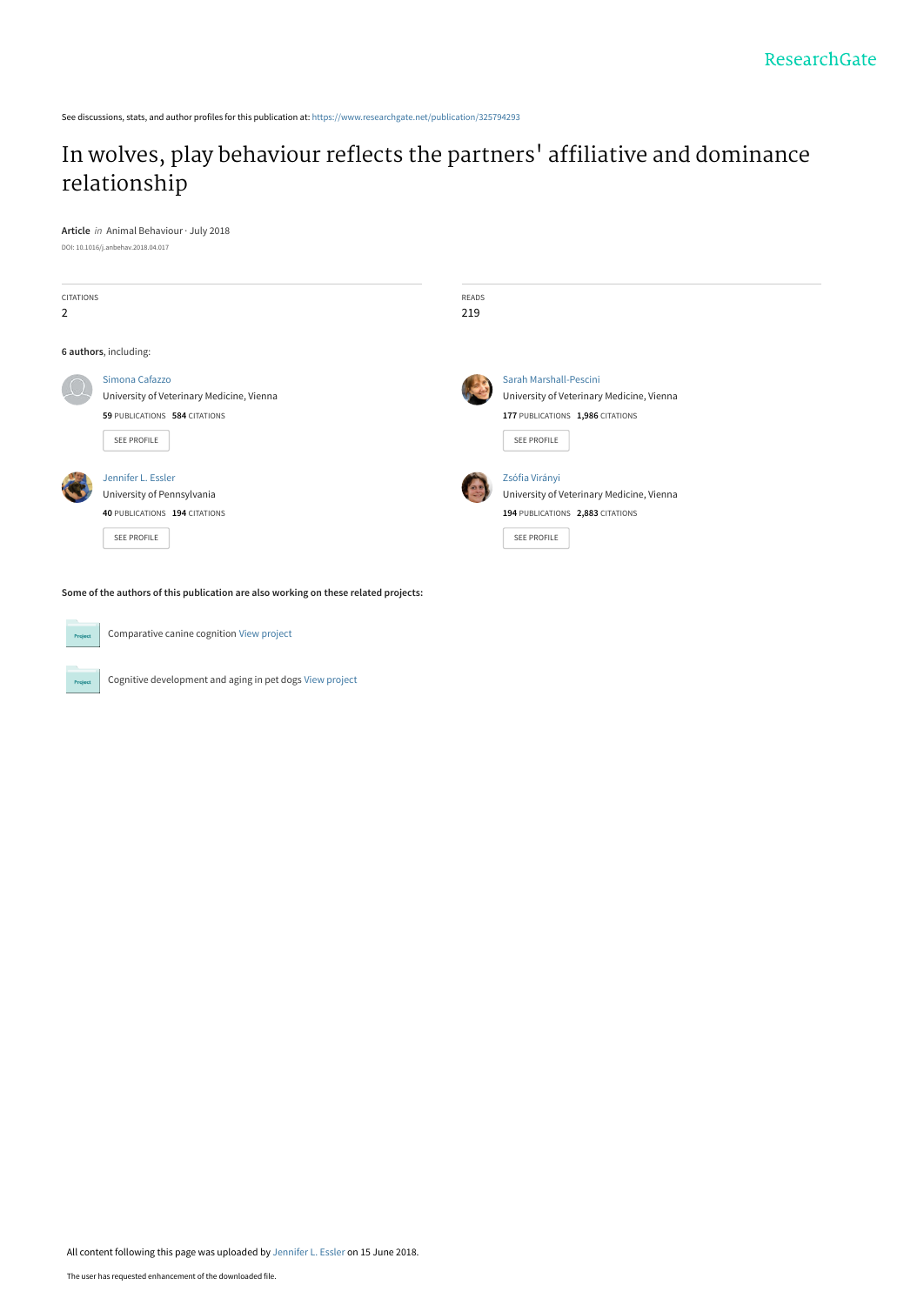Animal Behaviour 141 (2018) 137-150

Contents lists available at ScienceDirect

Animal Behaviour

journal homepage: www.elsevier.com/locate/anbehav

# In wolves, play behaviour reflects the partners' affiliative and dominance relationship

Simona Cafazzo <sup>a, \*</sup>, Sarah Marshall-Pescini <sup>a</sup>, Jennifer L. Essler <sup>b</sup>, Zsófia Virányi <sup>a, b</sup>, Kurt Kotrschal <sup>a, c</sup>, Friederike Range <sup>a</sup>

<sup>a</sup> *Wolf Science Center, Domestication Lab, Konrad Lorenz Institute of Ethology, University of Veterinary Medicine, Vienna, Austria*

b *Comparative Cognition, Messerli Research Institute, University of Veterinary Medicine, Vienna, Austria*

<sup>c</sup> *Department of Behavioral Biology, University of Vienna, Vienna, Austria*

# article info

*Article history:* Received 5 October 2017 Initial acceptance 14 November 2017 Final acceptance 29 March 2018

MS. number: 17-00791R

*Keywords:* affiliative relationships dominance relationships dyadic competitive play dyadic relaxed play social assessment

Puppy packs (consisting of only puppies) and mixed-age packs (composed of puppies and adults) were observed to test whether social play can be used for assessing and establishing social relations in wolves, *Canis lupus*. Differently from previous studies, we looked at play behaviours in detail, allowing us to categorize play interactions as either competitive or relaxed, and predicted that different types of play would be associated with different relationships between individuals. We found that the more time dyads spent in relaxed play, the more affiliative interactions they exchanged outside of play. In the mixed-age packs, dyads that spent more time in both relaxed and competitive play showed fewer exchanges of aggressive behaviours. Conversely, in puppy packs, the more time dyads spent in competitive play, the more aggressive interactions were exchanged outside of play. Since clear dominance relationships emerged in the mixed-age packs, but not in puppy packs, we suggest that play can help to reduce the frequency of aggressive interactions only when a clear hierarchy exists between pack members. Furthermore, we found that in both puppy and mixed-age packs, dominance relationships were reflected and rarely reversed during play. Finally, dyads with a less clear dominance relationship spent more time playing in a competitive way. Overall, our results support the social assessment hypothesis suggesting that social relationships outside of play are reflected during playful interactions. Moreover, we revealed how different types of play, that is, playing in a competitive or relaxed way, may be related to different social relationships. This distinction between play types has not been acknowledged before but could help researchers better understand the functions of play in different species.

© 2018 The Authors. Published by Elsevier Ltd on behalf of The Association for the Study of Animal Behaviour. This is an open access article under the CC BY license (http://creativecommons.org/licenses/ by/4.0/).

Social play is a widespread phenomenon, suggesting that it may be a critical component of ontogeny. However, little is known about its functional significance despite years of research (reviewed in Burghardt, 2005; Pellis, Burghardt, Palagi, & Mangel, 2015). Given that play most often occurs in juvenile animals, the majority of hypotheses relating to its function have focused on how playing during the immature stage of development fosters the appropriate use of behaviours essential during adulthood or learning about the potential responses of dyadic partners in 'serious' contexts (Bugnyar, Schwab, Schloegl, Kotrschal, & Heinrich, 2007). Hence, scientists have mostly concentrated on the delayed benefits of play

*E-mail address:* simona.cafazzo@gmail.com (S. Cafazzo).

(Pellis, Pellis, & Bell, 2010). However, play is also common in adulthood in many species (e.g. Cohen, 2006; Cordoni, 2009; Fagen, 1981; O'Meara, Graham, Pellis, & Burghardt, 2015; Palagi, 2006; Palagi, 2011; Pellis, 2002; Pellis & Iwaniuk, 1999, 2000a, 2000b) suggesting that some benefits may be immediate (Breuggeman, 1978; Martin & Caro, 1985; Pellis, Pellis, & Bell, 2000, Pellis, Pellis, & Reinhart, 2010; Poirier, Bellisari, & Haines, 1978).

Among others, immediate benefits of play for juveniles and adults may include (1) strengthening of social bonds by increasing trust and reducing aggression between social partners (the socialbonding hypothesis, Bekoff 1977; Pellis, Pellis, & Whishaw, 1992; Soderquist & Serena, 2000) and/or (2) assessment of the competitive abilities of others to establish and maintain dominance relationships without the risks involved in overt aggression (the dominance assessment hypothesis, Dolhinow, 1999; Miller & Byers, 1998). Although both hypotheses have been widely cited as

https://doi.org/10.1016/j.anbehav.2018.04.017





<sup>\*</sup> Correspondence: S. Cafazzo, Wolf Science Center, Dorfles 48, Ernstbrunn 2115, Austria.

<sup>0003-3472/</sup>© 2018 The Authors. Published by Elsevier Ltd on behalf of The Association for the Study of Animal Behaviour. This is an open access article under the CC BY license (http://creativecommons.org/licenses/by/4.0/).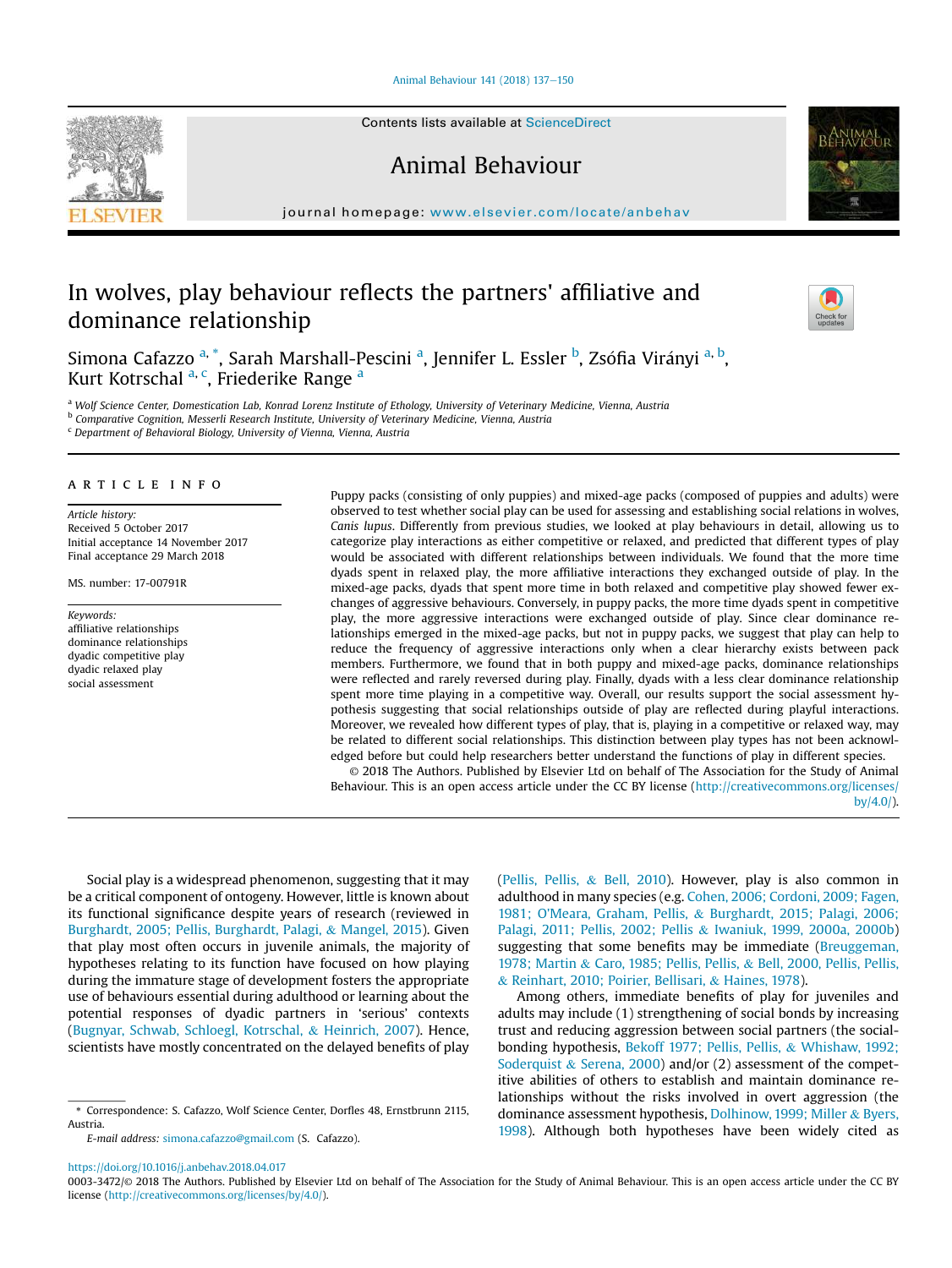potential functions of social play, only a few studies have empirically tested them.

The social-bonding hypothesis has received some support from a number of studies showing either a correlation between frequency of play and affiliative behaviour (e.g. adult and immature gelada baboons, *Theropithecus gelada,* Mancini & Palagi, 2009; immature Japanese and Tonkean macaques, *Macaca fuscata* and *Macaca nigra*, Petit, Bertrand, & Thierry, 2008; Reinhart et al., 2010) or a correlation between an increase in play behaviours and a decrease in aggressive interactions (infant spotted hyaenas, *Crocuta crocuta*, Drea, Hawk, & Glickman, 1996). Conversely, other studies found no evidence supporting an association between social play and both reduced aggressiveness (Sharpe  $&$  Cherry, 2003) and increased frequency of affiliative interactions (Sharpe, 2005a).

Contrasting results have also been found for the dominance assessment hypothesis. In a number of primate species, it has been observed that the asymmetry in the exchange of behaviours during play-fighting sessions may reflect the dominance relationship between individuals outside the play context (e.g. Paquette, 1994; Pereira, 1993). In early adolescent boys, Pellegrini (1995) observed a correlation between play fighting and dominance/ aggressive displays. Finally, in yellow-bellied marmots, *Marmota* fl*aviventris*, the relative dominance rank calculated by observing the directional outcome of playful interactions in juvenile and yearling marmots correlated significantly with the subsequent dominance ranks calculated from agonistic interactions (Blumstein, Chung, & Smith, 2013). The authors suggested that relationships within play could predict the future dominance relationships outside of play at least in the short term, providing some support for the dominance assessment hypothesis (Blumstein et al., 2013). However, other studies have not found a link between dominance and play. In spotted hyaena cubs, dominance relationships are rigid and established through aggression at an early age. Interestingly, these dominance relationships are ignored, absent or temporarily reversed during play (Drea et al., 1996).

The wolf, *Canis lupus*, is an interesting species in which to investigate the pattern and potential function of social play: wolf packs are characterized by cooperation, high social cohesion and dominance relationships between pack members (Cassidy  $\&$ McIntyre, 2016; Cassidy, MacNulty, Stahler, Smith, & Mech, 2015; van Hooff & Wensing, 1987; MacNulty, Smith, Mech, Vucetich, & Packer, 2011; Mech & Boitani, 2003; Packard, 2003, 2012). Social play may therefore represent an important means of allowing the establishment of dominance relationships in a safe context, potentially reducing aggression and strengthening social bonds to promote cooperation and pack cohesiveness, and of assessing relationships. In this species, social play is common during the juvenile phase (Mech, 1970) and continues into adulthood (Cordoni, 2009). Few studies have been carried out on wolf play behaviour, however, with most focusing on adult individuals (Bekoff, 1995; Bernal & Packard, 1997; Cipponeri & Verrell, 2003; Zimen, 1981, 1982). Only one study has investigated the potential validity of the social-bonding and dominance assessment hypotheses in this species (Cordoni, 2009). In a captive group of adult grey wolves, no significant correlations emerged between dyadic play frequencies and affiliative behaviours outside the play context (i.e. body contact and agonistic support frequencies), nor was there a negative correlation between play and aggressive interactions. Nevertheless, play interactions were observed more frequently between partners closest in rank, suggesting that adult wolves may use play to test social partners and as a prelude to contesting rank (Cordoni, 2009). These results would hence provide some support for the dominance assessment hypothesis, but not for the social-bonding hypothesis. Further suggestive evidence for the dominance assessment hypothesis is provided by a recent study investigating play behaviour in wolf pups. Essler et al. (2016) found that pups did not adhere to the 50:50 rule, that is, dyads did not alternate in their winning and losing roles during play, but rather an individual was likely to maintain a constant dominant or submissive role during play with a specific partner. The maintenance of postural asymmetry during play may support the hypothesis that play contributes to the formation of dominance relationships within wolf litters, as has been suggested for other canids (domestic dogs, *C. lupus familiaris*: Scott & Fuller, 1965; Bekoff, 1972; wild red foxes, *Vulpes vulpes*: Meyer & Weber, 1996).

To sum up, previous results on both canids and other species have revealed some correlative support for both the social-bonding and dominance assessment hypotheses. Although we acknowledge that correlative evidence cannot conclusively identify the cause–effect direction between play and social behaviour (Blumstein et al., 2013; Ghiselin, 1982; Sharpe, 2005b), we deem it important to further investigate whether and how behaviours displayed during social play may reflect the partners' affiliative and dominance relationships. Since wolves rely on cooperation between pack members and show relationships moderated according to dominance hierarchies, the social-bonding and dominance assessment hypotheses are not mutually exclusive. Therefore, here we propose a more embracing version of the two hypotheses and suggest that a major function of play in wolves may be social assessment in general; thus, social play may help individuals assess both affiliative and dominance relationships, thereby potentially reducing aggression between pack members ('social assessment hypothesis'), but also strengthen cooperation. However, we also suggest that different types of play may help individuals assess different types of relationships, as also proposed in previous studies (Bateson 1981; Biben, 1986; Gomendio, 1988; Martin & Caro, 1985). Sequences of attack, defence and counterattack may characterize a competitive type of play (or play fighting), but sometimes a different form of physical contact between playmates is observed, which includes gentle and friendly behaviours such as pawing and rubbing, resulting in a seemingly relaxed form of contact play. While individuals need to coordinate and modulate their reciprocal behaviours during both types of social play (Bauer & Smuts, 2007; Bekoff, 2001; Biben, 1986; Dugatkin & Bekoff, 2003; Thompson, 1998), it is reasonable to assume that competitive play is better suited to testing the weakness/strength of potential competitive partners and therefore clarifying the reciprocal dominance rank in a potentially safe context (as stated by the dominance assessment hypothesis) and/or decrease the occurrences of aggressive encounters (as stated by the social-bonding hypothesis; Pellis, Pellis, & McKenna, 1993; Pellis & Iwaniuk, 2000b; Palagi, 2006). In contrast, relaxed play should occur mainly between playmates sharing strong affiliative bonds, thus when there is no risk of escalation into aggression. In line with this reasoning, we distinguished between these two types of play to better evaluate their potentially different roles in the social assessment hypothesis.

To test our hypothesis, in the current study we used data on wolf social interactions collected on puppy-puppy and puppy-adult dyads in two consecutive periods: when wolf puppies lived in packs consisting of only puppies (puppy packs) and after their introduction into previously established packs of adult wolves (mixed-age packs).

Based on all the considerations for variation in the form and function of social play given above, some specific predictions were tested.

In particular, according to the social-assessment hypothesis, social play may be associated with both a low frequency of aggressive encounters and a high frequency of affiliative interactions. Therefore, based on our previous assumption about competitive and relaxed play, we predicted that dyads spending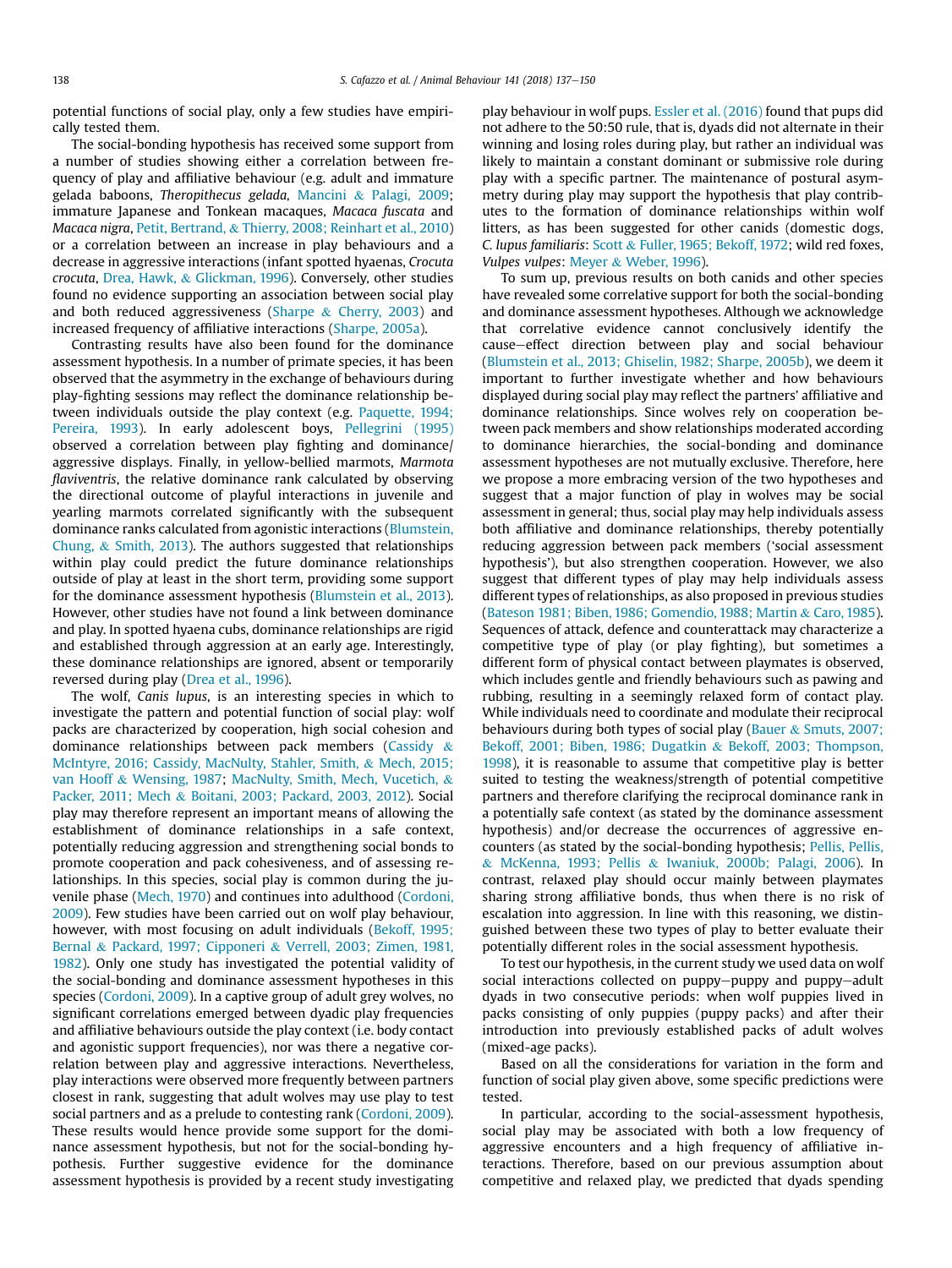more time in both relaxed and competitive play should engage in fewer aggressive interactions (prediction 1). Furthermore, dyads spending more time engaged in relaxed play should engage in more affiliative interactions outside the play context (prediction 2).

Play interactions may also help to establish and/or maintain dominance relationships outside the play context. Accordingly, we would expect to find a positive correlation between the frequency and direction of competitive behaviours displayed during dyadic play and the frequency and direction of rank indicator behaviours (i.e. submissive and/or dominant behaviours) displayed during dyadic encounters occurring outside the play context (prediction 3). Furthermore, clear dyadic hierarchical relationships entail a high degree of asymmetry or even a complete unidirectionality in the relationship (e.g. de Vries, 1995). If competitive play helps individuals to establish a hierarchy outside play, then dyads with a clear rank relationship should play in a competitive way less than dyads with a more symmetric/unclear relationship. Therefore, on the one hand, we would expect to find a positive correlation between the duration of dyadic competitive play and the equity/ symmetry in the exchange of rank indicator behaviours (prediction 4a), and on the other hand, we would not expect to find any correlation between the duration of dyadic relaxed play and the equity/symmetry in the exchange of rank indicator behaviours (prediction 4b).

Finally, since previous studies in a number of species have shown that playmates' age and sex (dogs: Bauer & Smuts, 2007; Pal, 2010; wolves: Essler et al., 2016; hyaenas: Drea et al., 1996; gorillas, *Gorilla gorilla*: Brown, 1988; Maestripieri & Ross, 2004; Palagi, Antonacci, & Cordoni, 2007; rats, *Rattus norvegicus*: Pellis, Field, Smith, & Pellis, 1997; Foroud & Pellis, 2002; wallabies, *Macropus rufogriseus banksianus*: Watson & Croft, 1996; baboons, *Papio cynocephalus*: Pereira, 1984; bonobos, *Pan paniscus*: Palagi, 2006; squirrel monkeys, *Saimiri sciureus*: Biben, 1986) as well as their relatedness (macaques, *M. fuscata*: Glick, Eaton, Johnson, & Worlein, 1986; primates: Berman, 2004) may affect patterns of play, we also took these variables into account when testing our hypothesis.

## METHODS

## *Subjects and Study Site*

The subjects and study site have been described in detail by Essler et al. (2016). We observed two packs of wolf, *C. l. occidentalis*, puppies from 3 to 5 months of age at the Wolf Science Center (WSC, Ernstbrunn, Austria) in 2009 and 2012, respectively (Fig. 1). Both packs consisted of six puppies: the pack observed in 2009 (2009 puppy pack, hereafter) was composed of two pairs of siblings and another two unrelated individuals while the pack observed in 2012

|                              | 2009 study period         |                                                                   |                           |  |  |  |
|------------------------------|---------------------------|-------------------------------------------------------------------|---------------------------|--|--|--|
|                              | <b>Adult</b> pack         | Puppy pack<br>Observed from 08 August 2009<br>to 11 October 2009  |                           |  |  |  |
| <b>Subjects</b><br>(sex)     | Age at the                |                                                                   |                           |  |  |  |
|                              | beginning of<br>the study | Subjects (sex)<br>Age at the                                      |                           |  |  |  |
| Kaspar <sup>*</sup><br>( 3 ) | 1 year and 3              |                                                                   | beginning of the<br>study |  |  |  |
|                              | months                    | Nanuk $(\textcolor{blue}{\stackrel{\wedge}{\scriptstyle\wedge}})$ | 3 months and 10 days      |  |  |  |
| Aragorn <sup>a</sup><br>(3)  | 1 year and 3<br>months    | Geronimo <sup>b</sup> ( $\textcircled{?}$ )                       | 3 months and 6 days       |  |  |  |
| Shima <sup>a</sup>           | 1 year and 3              | Yukon <sup>b</sup> $(\mathcal{Q})$                                | 3 months and 6 days       |  |  |  |
| $(\nexists)$                 | months                    | Tatonga $(\mathcal{Q})$                                           | 3 months and 18 days      |  |  |  |
|                              |                           | Apache <sup>c</sup> ( $\stackrel{\frown}{\circ}$ )                | 2 months and 21 days      |  |  |  |
|                              |                           | Cherokee <sup>c</sup> ( $\triangle$                               | 3 months and 21 days      |  |  |  |



**2009 mixed-age pack** Observed from 12 October 2009 to 20 November 2009

| Adults                                     | <b>Puppies</b>                             |
|--------------------------------------------|--------------------------------------------|
|                                            | Kaspar $*(\text{A})$ Nanuk $(\text{A})$    |
| Aragorn <sup>a</sup> ( $\textcircled{3}$ ) | Geronimo <sup>b</sup> $(\text{S})$         |
| Shima <sup>a</sup> $(\nsubseteq)$          | Yukon <sup>b</sup> $(\mathcal{Q})$         |
|                                            | Tatonga $\mathcal{Q}$ )                    |
|                                            | Apache <sup>c</sup> ( $\textcircled{3}$ )  |
|                                            | Cherokee $^c$ ( $\stackrel{\sim}{\circ}$ ) |

| 2012 study period                                            |                                                                    |                                      |  |
|--------------------------------------------------------------|--------------------------------------------------------------------|--------------------------------------|--|
| <b>Adult</b> packs                                           |                                                                    | Puppy pack                           |  |
| Age at the beginning<br>of the study                         | Observed from 04 August 2012<br>to 09 October 2012                 |                                      |  |
|                                                              | Subjects (sex)                                                     | Age at the<br>beginning              |  |
| 4 years and 3 months                                         |                                                                    | of the study                         |  |
| 4 years and 3 months                                         | Amarok <sup>d</sup> $(\text{A})$                                   | 4 months                             |  |
| 4 years and 3 months                                         | Tala <sup>d</sup> $(\mathcal{Q})$                                  | 4 months                             |  |
|                                                              | Chitto <sup>e</sup> $(\textcolor{blue}{\stackrel{\frown}{\circ}})$ | 3 months                             |  |
| 3 years and 3 months                                         |                                                                    | and 27 days                          |  |
| 3 years and 3 months                                         | Una <sup>e</sup> $(\varphi)$                                       | 3 months                             |  |
|                                                              |                                                                    | and 27 days                          |  |
| Geronimo <sup>b</sup> ( $\circled{3}$ ) 3 years and 3 months |                                                                    | 2 months<br>and 13 days              |  |
| 2 years and 4 months                                         | Kay <sup>f</sup> $(\mathcal{Q})$                                   | 3 months                             |  |
|                                                              |                                                                    | Wamblee <sup>f</sup> $(\vec{\circ})$ |  |



Observed from 10 October 2012 to 02 December 2012

| Pack 1                                                               |                                           | Pack 2                             |                                   |  |
|----------------------------------------------------------------------|-------------------------------------------|------------------------------------|-----------------------------------|--|
| <b>Adults</b>                                                        | <b>Puppies</b>                            | <b>Adults</b>                      | <b>Puppies</b>                    |  |
| Kaspar * $(\vec{\triangle})$ Chitto <sup>a</sup> $(\vec{\triangle})$ |                                           | Nanuk $(\text{d})$                 | Wamblee <sup>f</sup> $(\text{A})$ |  |
| Aragorn <sup>a</sup> $(\vec{\triangle})$                             | Tala <sup>d</sup> $(2)$                   | Yukon <sup>b</sup> $(\mathcal{Q})$ | Una <sup>e</sup> $(\mathcal{Q})$  |  |
| Shima <sup>a</sup> $(\n\downarrow)$                                  | Pack3                                     |                                    |                                   |  |
|                                                                      | <b>Adults</b>                             | <b>Puppies</b>                     |                                   |  |
|                                                                      | Geronimo <sup>b</sup> $(\textcircled{3})$ |                                    | Amarok <sup>d</sup> $(\text{A})$  |  |
|                                                                      | Kenai $(\text{A})$                        |                                    | Kay <sup>f</sup> $(\mathcal{Q})$  |  |

Figure 1. Distribution of subjects within the packs for both study periods. Matching lowercase letters denote siblings. Asterisks denote cousins.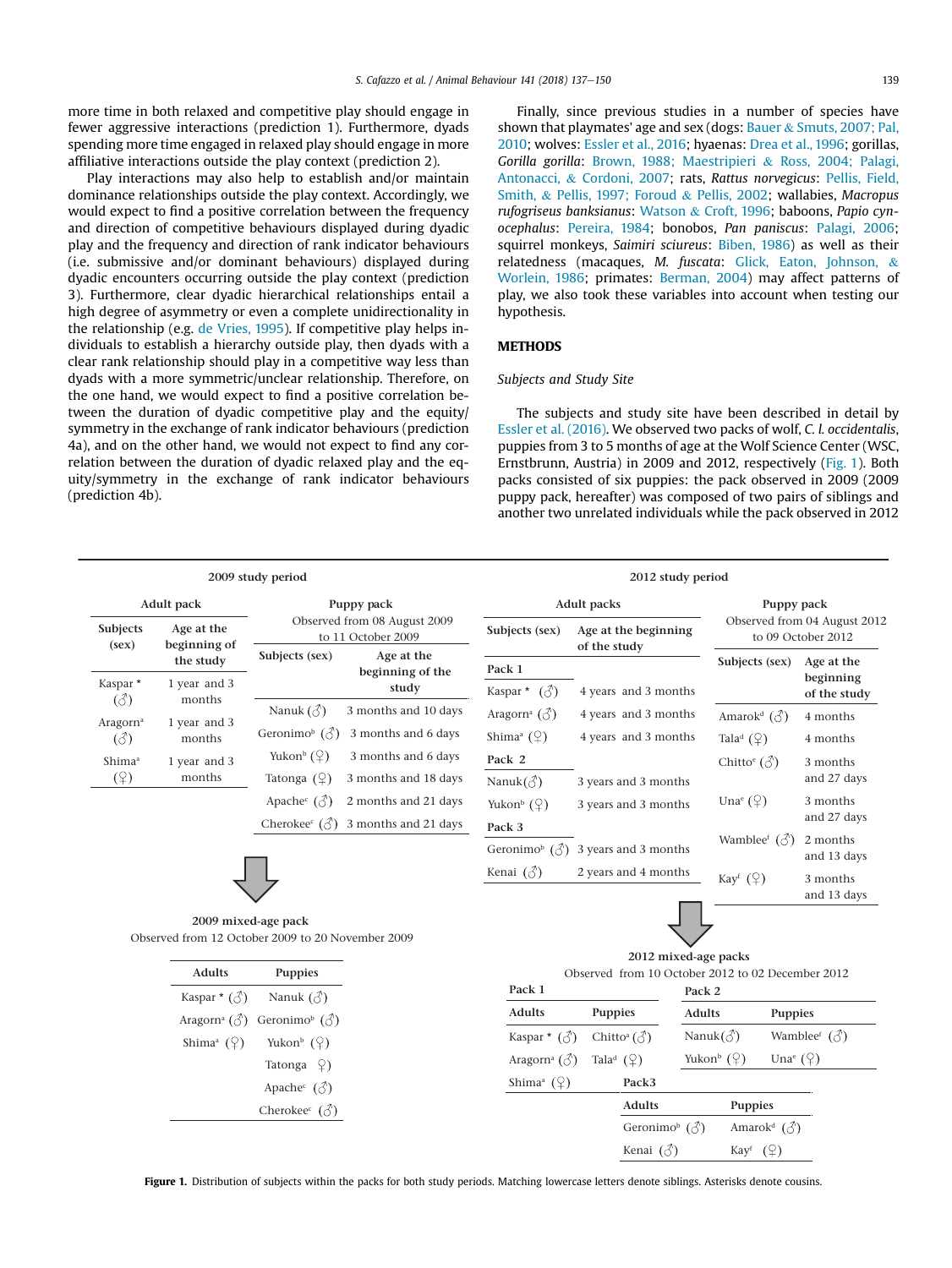(2012 puppy pack, hereafter) was composed of three pairs of siblings. Therefore, both kin and nonkin individuals were present in each pack (see Fig. 1).

The wolves that participated in this study originated from North America but were born in captivity. All of them were hand-raised in peer groups by professional WSC staff after being separated from their mothers during the first 10 days after birth. Therefore, for the first 4 months of their life the puppies lived in a single pack in an enclosure spending all their time in the presence of humans (for more information on raising methods, see Range & Virányi, 2013, 2014).

Afterwards, all of them were introduced into previously established packs of adult wolves. In particular, in 2009, the six puppies (four males and two females) were integrated into a previously established group of three adult wolves (two males and one female) from the 2008 litter. The resulting pack of nine individuals was analysed for play interactions between adult and juvenile wolves (2009 mixed-age pack, hereafter). The six wolf puppies of 2012 (three males and three females) were integrated into three different, previously established packs of adult wolves from the 2008, 2009 and 2010 litters. The resulting mixed-age packs of nine individuals in 2009 (2009 mixed-age pack, hereafter), and of five, four and four individuals, respectively, in 2012 (2012 mixed-age packs, hereafter) were analysed for play interactions between adult and juvenile wolves. To see the details of the packs observed for each study period as well as information of related individuals see Fig. 1.

Both puppy and mixed-age packs were housed in enclosures (approximately 4000–10 000  $\mathrm{m}^2$ ) consisting of large, fenced outdoor areas, raised platforms for shelters, as well many bushes, trees and sometimes fallen tree trunks. The animals were fed with pieces of meat, fruits, milk products and dry food. During the first few months of their lives, they were fed several times per day, which was slowly reduced to only twice per week, in accordance with dietary requirements. Drinking water was permanently available.

#### *Ethical Note*

This study was purely observational with no manipulation of animals. The relevant committee, Tierversuchs-kommission am Bundesministerium für Wissenschaft und Forschung (Austria) allows us to run this research with no special permissions regarding animals (wolves) (Tierversuchsgesetz  $2012 - TVG 2012$ ).

#### *Data Collection*

We video recorded social interactions (i.e. play, agonistic and affiliative interactions) using DCR-SR35 Sony digital video cameras. Data were collected from the beginning of August 2009 until the end of November 2009 (2009 observation period) and from the beginning of August 2012 until the end of December 2012 (2012 observation period). All observations were equally distributed across the daytime between 0600 and 2000 hours.

The focal animal sampling method (Altmann, 1974) was used to collect two different types of behavioural data: play observations, which were used to code play behaviours, and general observations, which were used to code affiliative and agonistic (aggressive, dominant and submissive behaviours) interactions.

### *Play observations*

For the aim of the current study, we used only dyadic play bouts. A play bout was considered to start when one wolf directed a playful behaviour towards its playmate and ended when the participants stopped their behaviours or one of them moved away (see Essler et al., 2016 for further details).

In total we obtained 8.1 h and 7.5 h of video for the 2009 and 2012 puppy packs, respectively, and 5.7 h and 5.9 h of video for the 2009 and 2012 mixed-age packs, respectively.

Some of the videos used for this study were recorded in the framework of a master thesis by Heufelder (2010) and recoded for the purposes of this study.

#### *General observations*

General observations were collected to determine the frequency and direction of aggressive, dominance, submissive and affiliative behaviours between individuals outside of play. All observations were carried out using the focal animal sampling method (10 min of recording, Altmann, 1974). More detailed information about data collection are reported in Essler et al. (2016).

# *Behavioural Coding*

Video recordings of the play sessions and the general observations were coded in the program Observer XT 11.0 (Noldus Information Technologies, Wageningen, The Netherlands). All videos were coded by J.E. and S.C., except videos for the 2009 general observation data, which were coded by Teresa Schmidjell. Twenty per cent of videos of play observations were coded independently by the two main observers (S.C. and J.E.) to obtain interobserver reliability coding. An overall Kappa coefficient (Bakeman  $\&$ Gottman, 1986; Cohen, 1960) covering all play behaviours and play partner identities was calculated and averaged 0.78.

#### *Play coding*

For all play videos, each session of dyadic play involving the focal animal and lasting at least 5 s was coded. Furthermore, we also coded all other dyadic play sessions that were visible on the video and lasted at least 5 s, but did not involve the original focal individual. For all dyadic play sessions, we coded the identity of the two playmates, the duration of the play session and all play behaviours displayed by both playmates.

To code all play behaviours, we adopted the same ethogram used by Essler et al. (2016), although for the aims of the current study, the play behaviours were separated into two different types of interactions: competitive play and relaxed play behaviours. Competitive play behaviours included offensive behavioural patterns and self-handicapping behavioural patterns. Offensive behaviours were defined as those used by individuals to gain a winning position (Essler et al., 2016); they include behaviours such as biting and chasing as well as mounting and standing over the partner. Self-handicapping behaviours were defined as those used by individuals to give up a winning position to their partner such as lying on the back as well as being physically under their partner (Essler et al., 2016). Finally, relaxed play was coded when both playmates engaged in play interactions not involving any offensive or self-handicapping behavioural patterns. For a detailed description of play behaviours see Table 1.

Dyadic play was only coded when both individuals were engaged in play, and not when one individual was merely persistent in play invitations. Because we did not always record the beginning of the play bout, play invitations were not used to analyse any playmate preferences. Play bouts of the same play partners recorded during a single filming session were considered independent if they were separated by a minimum of 15 s of nonplay behaviour. To ensure that we did not skew the data with dyads that played only for a few seconds over the course of the entire study period, we only included dyads that played for at least 1 min (all bouts added).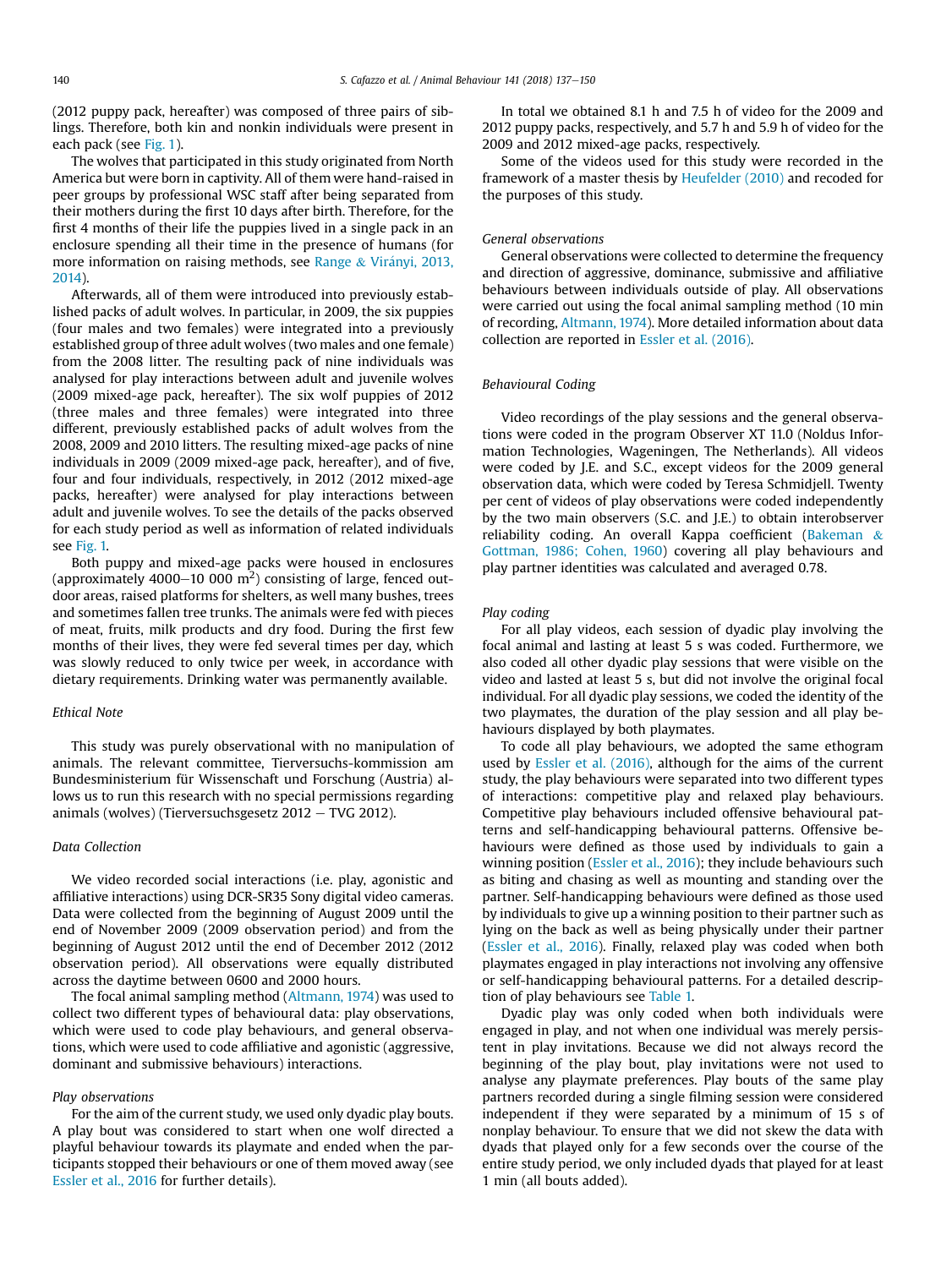#### Table 1 Ethogram of play behaviours

| Behaviours                         |                       | Description                                                                                                                                                                                                                                                                                                                                   |
|------------------------------------|-----------------------|-----------------------------------------------------------------------------------------------------------------------------------------------------------------------------------------------------------------------------------------------------------------------------------------------------------------------------------------------|
| <b>Competitive play behaviours</b> |                       |                                                                                                                                                                                                                                                                                                                                               |
| Offensive behaviours               |                       |                                                                                                                                                                                                                                                                                                                                               |
|                                    | Bite shake            | A bites R and shakes head back and forth while maintaining a hold on R                                                                                                                                                                                                                                                                        |
|                                    | Play bite             | A gives an inhibited bite to R (without shaking the head)                                                                                                                                                                                                                                                                                     |
|                                    | Chase/charge          | A runs after R with a least two running strides while R runs or trots away from A, or A breaks from a stalking position into<br>a run, moving directly towards R                                                                                                                                                                              |
|                                    | Chin over             | A places the underside of its chin over R's back, usually right behind the neck or near R's shoulders, but sometimes over<br>R's head                                                                                                                                                                                                         |
|                                    | Paw on                | A stands up on its hindlegs and puts front legs on R's shoulders, usually silent and with open mouth; individuals can bite<br>each other                                                                                                                                                                                                      |
|                                    | Forced down           | A uses physical force or contact to cause R to drop completely to the ground from a moving, standing or sitting position.<br>Force may be applied with a bite (pin), push/tackle, body slam, bouncing into him (knock down) or some other forceful<br>movement                                                                                |
|                                    | Mount (push/tackle)   | A rears up (keeping hindlegs on the ground) to place forelegs on R's back. A has a rounded spine with curved front legs<br>and forepaws to grasp R's torso. Pelvic thrusting may or may not be present (if it results in a down, it was coded as forced<br>down instead of independent push/tackle)                                           |
|                                    | Muzzle bite           | A places mouth around R's muzzle                                                                                                                                                                                                                                                                                                              |
|                                    | Over                  | A sits on, stands over or lies over R with at least 25% of A's torso over R's torso                                                                                                                                                                                                                                                           |
|                                    | Overs during downs    | A stands over or lies on R with at least 50% of A's torso over R's torso (or vice versa: 50% of A's torso is under R's torso), or<br>A sits and exerts weight directly on R's head or torso with a distinct pause in the sitting position                                                                                                     |
| Self-handicapping behaviours       |                       |                                                                                                                                                                                                                                                                                                                                               |
|                                    | Muzzle lick           | A licks on or around R's muzzle. A lick may or may not be accompanied by nudging                                                                                                                                                                                                                                                              |
|                                    | Receive genital sniff | A holds hindlegs apart while in belly-up position on the ground to allow R to put snout on or near A's genitals for an<br>investigatory sniff                                                                                                                                                                                                 |
|                                    | Voluntary down        | A drops completely to the ground from a moving, standing or sitting position without R's physical enforcement. R and A<br>must be interacting when A goes down                                                                                                                                                                                |
|                                    | Unknown down          | Definition same as 'voluntary down'; however, owing to the camera angle, it is unclear whether the down is forced or<br>voluntary, but a definite asymmetry in positions exists                                                                                                                                                               |
| <b>Relaxed play behaviours</b>     |                       |                                                                                                                                                                                                                                                                                                                                               |
|                                    |                       | Both A and R are sitting or lying on the ground pawing each other and rubbing against each other. These behaviours are<br>often accompanied by a 'play face' (relaxed open mouth). Neither individual displays a 'winning' position over the other<br>and none of the competitive behaviours described above are displayed by either playmate |

All behaviours coded in the play context (from Essler et al., 2016) are listed and described. A: wolf performing the behaviour; R: wolf receiving the behaviour.

#### *General observation coding*

Although for each general observation video, one focal subject was followed at a time, we coded all nonplay interactions between individuals visible in the video even if they did not interact with the focal individual. This allowed us to increase our number of nonplay interactions in the analyses. In particular, we coded all occurrences of aggressive, submissive and dominance interactions as well as affiliative interactions. We also recorded the duration of the visibility of each subject in the video to calculate behaviours in relation to the time an animal was observed to correct for differences in visibility. The social behaviours used to code our general observations are summarized in Table A1 (see Appendix), including the behaviours used as rank indicators.

# *Data Analyses*

To characterize the social relationship of each dyad for all packs/ periods we calculated (1) the frequency of affiliative and aggressive behaviours exchanged in each dyad, (2) the frequency of behaviours used to calculate rank (rank indicator behaviours) and competitive play behaviours displayed by each dyad member towards its partner, (3) the asymmetry in the exchange of behaviours used to calculate rank in each dyad, and (4) the duration of dyadic competitive and relaxed play. These different types of measures are detailed below.

The frequencies of affiliative and aggressive behaviours were calculated by adding separately all affiliative behaviours and aggressive behaviours (see Table A1 for a description) that individual a showed towards b and b towards a, normalized for the observation time of each dyad.

The frequency of rank indicator behaviours was calculated for both members of each dyad by adding the number of dominance

behaviours displayed to the number of submissive behaviours received. Aggressive behaviours were excluded from this frequency since in a previous study on the same packs we found that linear dominance relationships were well described by dominance and submissive behaviours but not by aggressive interactions (Essler et al., 2016). The frequency of competitive play behaviours was obtained for both individuals of each dyad by adding the number of offensive behaviours displayed to the number of self-handicapping behaviours received.

We assessed whether rank indicator behaviours (i.e. dominance behaviours displayed plus submissive behaviours received) were balanced or skewed in nonplay relationships by calculating the dominance relationship asymmetry (Aab) index (adapted from Mitani, 2009 and Silk, Altmann, & Alberts, 2006). The Aab was calculated in terms of the proportion of behaviours that individual a showed towards individual b minus the proportion of behaviours that individual b showed towards individual a. Then we took the absolute difference of this quantity and subtracted it from 1, according to the following formula:

$$
Eab = 1 - \left| \frac{Ba \rightarrow Bb}{Ba \leftrightarrow Bb} - \frac{Bb \rightarrow Ba}{Ba \leftrightarrow Bb} \right|
$$

where Ba $\rightarrow$ Bb is the total number of behaviours that a directed at b,  $Bb \rightarrow Ba$  is the total number of behaviours that b directed at a, and  $Ba \leftrightarrow Bb$  is the total number of behaviours exchanged between a and b. Relationship equity scores ranged from 0 indicating that the behaviour was completely skewed to 1 indicating that the behaviour was completely equitable.

Finally, to assess whether the amount of time that two individuals spent playing affected their affiliative and aggressive relationships, we took the type of play into consideration by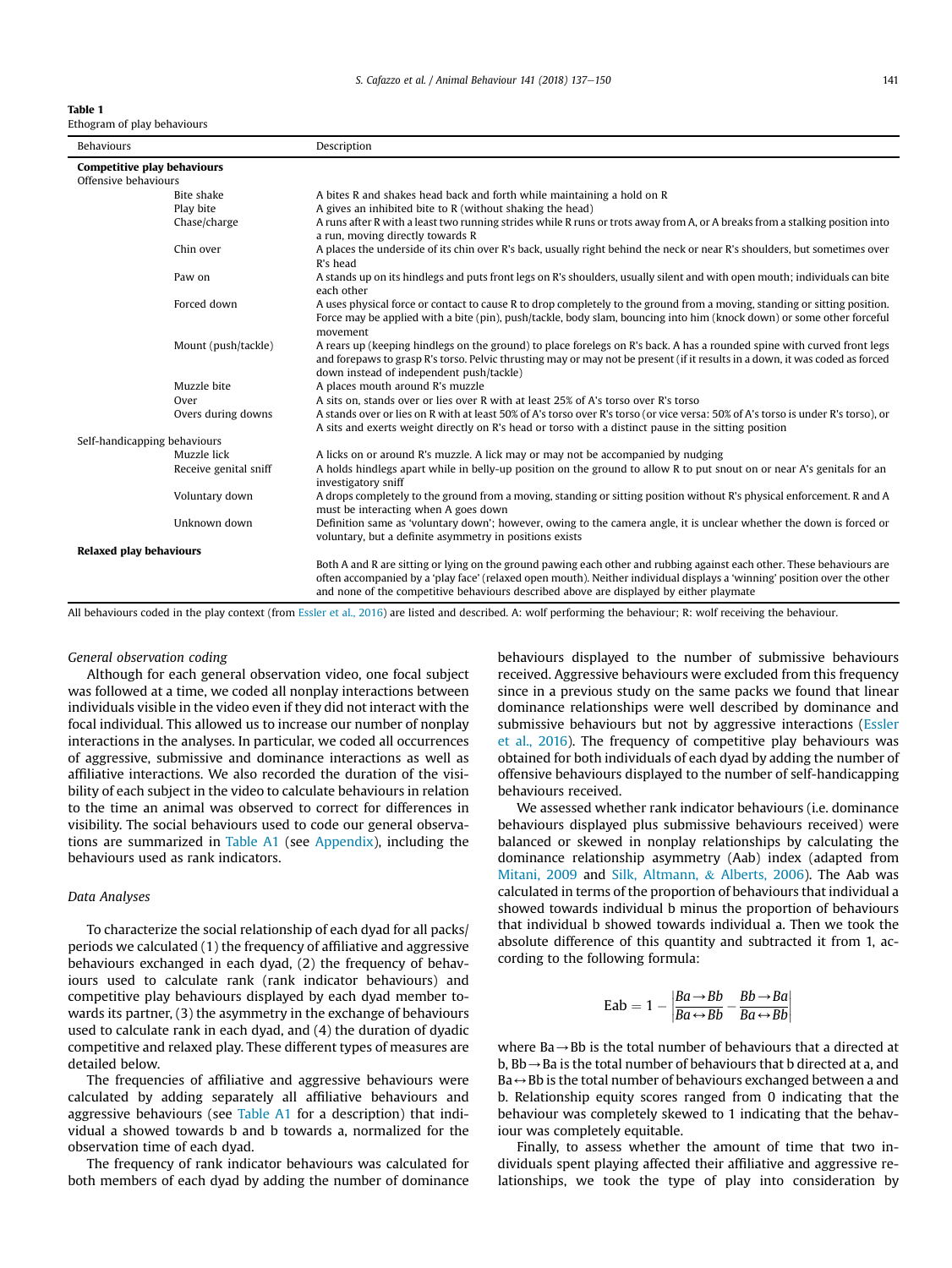estimating the proportion of time each dyad spent playing in a competitive or a relaxed manner.

#### *Test models*

To test our predictions, we used linear mixed-effects models (LMMs) and generalized linear mixed-effects models (GLMMs). We tested whether model assumptions (i.e. normally distributed residuals and homogeneity of variances for LMMs and overdispersion for GLMMs) were fulfilled and accounted for if necessary by running the GLMM model using a penalized quasilikelihood (PQL) approach. As individuals were parts of multiple dyads, and each dyad could occur more than once if they were both part of the same puppy and mixed-age packs, we included dyad (and individual where applicable) as a random factor to avoid pseudoreplication. We also included age category combination (puppy-puppy, puppy-adult), sex combination (male-female, male-male, and female-female), kin relationship (kin, nonkin) and pack type (puppy and mixed-age packs) as control variables where applicable. We used a backward stepwise reduction procedure based on *P* values (Grafen & Hails, 2002) to avoid problems due to inclusion of nonsignificant terms (Engqvist, 2005). Variables employed for each model are available in Tables A2-A6 (see Appendix). All model analyses were performed using R v3.2.5 (The R Foundation for Statistical Computing, Vienna, Austria, http://www.r-project.org). We implemented LMMs using the 'lmer'function of the'lmerTest'package (Kuznetsova, Brockhoff, & Christensen, 2016) and GLMMs using the'glmer'function in the 'lme4'package (Bates, Maechler, Bolker, & Walker, 2015); the 'glmmPQL' function was fitted using the 'nlme' (Pinheiro, Bates, DebRoy, Sarkar, & R Core Team, 2016) and 'MASS' (Venables & Ripley, 2002) packages (R Development Core Team 2016).

## *Models 1 and 2*

To test whether there was a relationship between the time spent playing by a dyad and the frequency of aggressive (prediction 1, model 1) and affiliative (prediction 2, model 2) interactions outside of play, we ran a GLMM with a Poisson distribution, with either the frequency of aggressive or affiliative behaviours as the response variables (normalized by observation time by including the offset function in the model formula), and competitive play duration, relaxed play duration, age and sex combination, kin relationship and the interactions between both competitive and relaxed play durations and pack type as predictor variables. The latter interactions were included in the analyses since, considering puppies spend more time in play than adults, play durations may affect the response variable differently if the pack is composed only of puppies (puppy packs) or both puppies and adults (mixed-age packs).

#### *Model 3*

To investigate whether the frequency and direction of competitive play behaviours in a dyad are reflected in the frequency and

#### Table 2

Summary of predictions and results

direction of rank indicator behaviours displayed during nonplay interaction (prediction 3), we ran a GLMM, with the frequency of rank indicator behaviours (normalized by observation time by including the offset function in the model formula) as the response variable and the frequency of competitive play behaviours (normalized by observation time), age and sex of both actors and receivers and kin relationship as predictor variables considering only dyads in which both individuals were observed playing.

### *Model 4*

To test whether the asymmetry in the exchange of rank indicator behaviours reflects the duration of competitive play (prediction 4a) or relaxed play (prediction 4b), we ran an LMM with either competitive play duration (model 4a) or relaxed play duration (model 4b) as the response variable and the dominance relationship asymmetry index, age and sex combination, kin relationship and the interaction between dominance relationship asymmetry index and pack type as predictor variables. The asymmetry index $*$ pack type interaction was included since puppy-puppy dyads have more equal play than puppy-adult dyads (see Essler et al., 2016). Hence the dominance relationship asymmetry index may affect the response variable differently if the packs are composed only of puppies (puppy packs) or both puppies and adults (mixed-age packs).

## *Results*

An overview of the results is reported in Table 2.

#### *Prediction/Model 1*

Model 1 concerned the relationship between the time spent playing by a dyad and the frequency of aggressive interactions outside of play. After a backward stepwise reduction, we found a significant interaction between both the duration of competitive play and pack type (puppy and mixed-age packs) and the duration of relaxed play and pack type (Appendix Table A2). Therefore, we ran separate models for puppy and mixed-age packs. In puppy packs, the longer a dyad spent in competitive play, the more aggressive interactions were observed outside of play (Appendix Table A2, Fig. 2). Furthermore, sibling pairs exchanged fewer aggressive interactions than nonsibling pairs (Appendix Table A2). There was no relationship between the duration of relaxed play and the frequency of aggressive behaviours in a dyad (Appendix Table A2).

Conversely, in the mixed-age packs, the more time each dyad spent in both competitive play and relaxed play, the fewer aggressive interactions were exchanged outside of play (Appendix Table A2, Fig. 3). Since in the mixed-age packs we had very few kin dyads ( $N = 3$ ) we did not include kinship as a predictor variable in this model.

| Predictions                                                                                                                                                                                                                                    | Results                                                          |
|------------------------------------------------------------------------------------------------------------------------------------------------------------------------------------------------------------------------------------------------|------------------------------------------------------------------|
| Prediction 1. Dyads spending more time in relaxed and competitive play should engage<br>in fewer aggressive interactions outside the play context                                                                                              | Confirmed for mixed-age packs but not for puppy packs            |
| Prediction 2. Dyads spending more time in relaxed play should engage in more affiliative<br>interactions outside the play context                                                                                                              | Confirmed for mixed-age packs and only partially for puppy packs |
| Prediction 3. The frequency and direction of competitive behaviours displayed during<br>dyadic play should be positively correlated with the rank indicator behaviours<br>displayed during dyadic conflicts occurring outside the play context | Confirmed                                                        |
| Prediction 4a. The dyadic competitive play duration should be positively correlated with<br>the equity/symmetry in the exchange of rank indicator behaviours                                                                                   | Confirmed                                                        |
| Prediction 4b. No correlation should be detected between dyadic relaxed play duration<br>and the equity/symmetry in the exchange of rank indicator behaviours                                                                                  | Confirmed                                                        |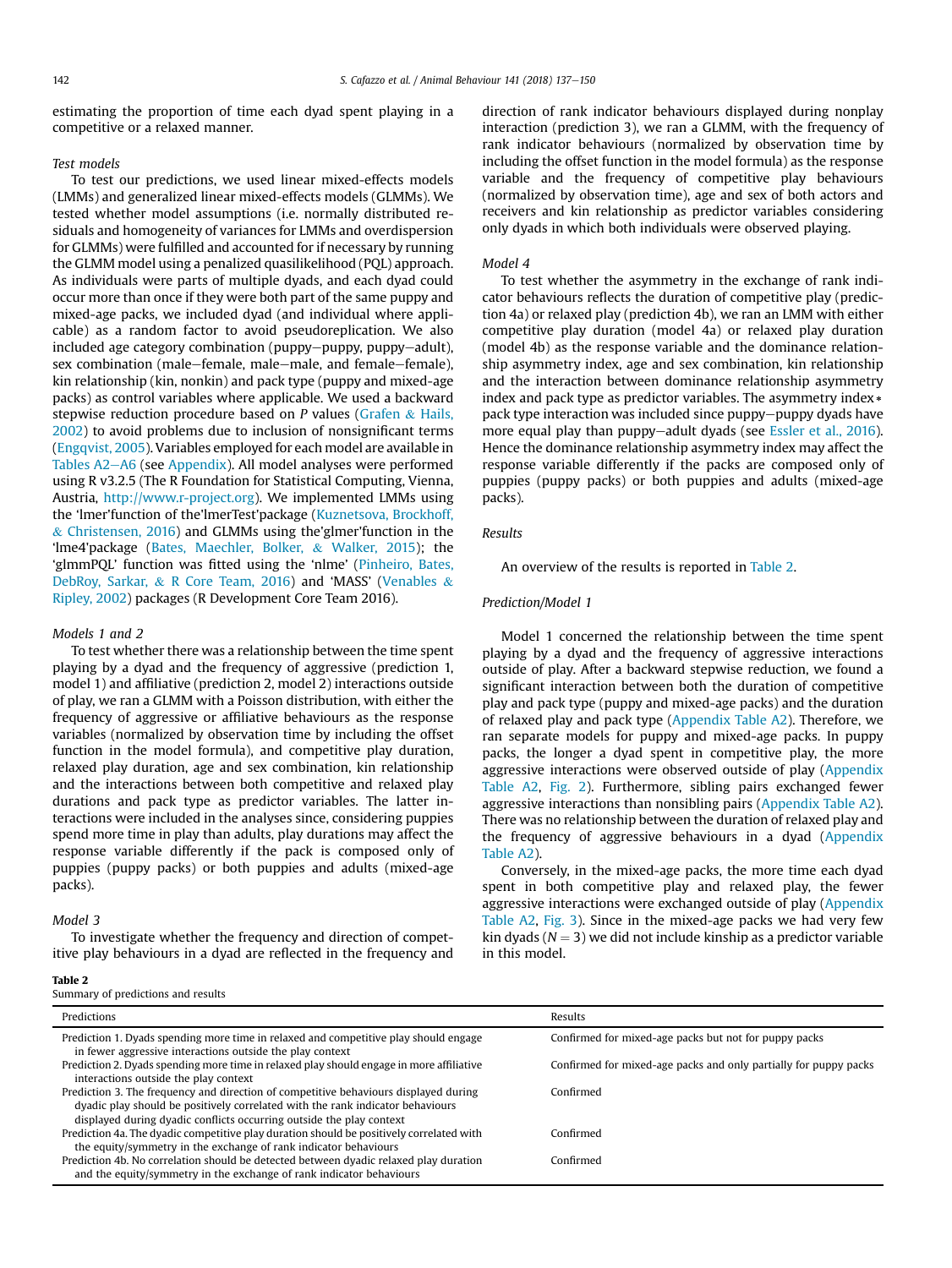

Figure 2. Relation between the frequency of aggressive behaviours and competitive play durations in puppy packs.

#### *Prediction/Model 2*

In model 2 we considered the relationship between the time spent playing by a dyad and the frequency of affiliative interactions outside of play.

After a backward stepwise reduction, we found a significant interaction between the duration of relaxed play and pack type (Appendix Table A3). Conversely, neither competitive play nor its interaction with pack type was significant and neither were all other predictor variables (Appendix Table A3). We hence ran separate models for puppy and mixed-age packs with relaxed play duration as the only predictor variable. For puppy packs, we found only a nonsignificant tendency towards a positive correlation between relaxed play duration and frequency of affiliative interactions (Appendix Table A3). In the mixed-age packs, the relationship emerged clearly: the longer a dyad spent in relaxed play the more affiliative interactions were observed outside play (Appendix Table A3, Fig. 4).

## *Prediction/Model 3*

In model 3 we considered the relationship between the frequency and direction of competitive behaviours displayed during competitive play in a dyad and the frequency and direction of rank indicator behaviours displayed during nonplay interactions. After model reduction, we found a positive relationship between the frequency and direction of competitive play behaviour and the frequency and direction of rank indicator behaviours (Appendix Table A4, Fig. 5). Thus, the frequency and direction of competitive play behaviours exchanged by playmates during play bouts reflect the frequency and direction of rank indicator behaviours exchanged by dyad members during nonplay interactions. In other words, in each dyad the subject displaying more dominant behaviours towards and receiving more submissive behaviours from its partner during agonistic interactions occurring outside the play context also displays more offensive behaviours towards and receives more self-handicapping behaviours from the same partner during play. We also found a significant effect of age of both the actor and the receiver, with adults showing more rank indicator behaviours than puppies and puppies receiving more rank indicator behaviours than adults (Appendix Table A4). The sex of the actor also had an

effect with males displaying more rank indicator behaviours than females (Appendix Table A4).

### *Prediction/Model 4a*

Model 4a concerned the relationship between the asymmetry in the exchange of rank indicator behaviours and the duration of competitive play.

We did not find an interaction between the asymmetry in the dominance relationship and pack type (Appendix Table A5). After model reduction, we found that dyads with a more symmetrical exchange of rank indicator behaviours spent more time engaged in competitive play (Appendix Table A5, Fig. 6). We also found an effect of kinship with kin dyads spending more time in competitive play than nonkin dyads (Appendix Table A5).

#### *Prediction/Model 4b*

Model 4b concerned the relationship between the asymmetry in the exchange of rank indicator behaviours and the duration of relaxed play.

We did not find an interaction between the asymmetry in the rank indicator relationship and pack type (Appendix Table A6). After model reduction, we found that the asymmetry of dominance relationships, sex combination, age combination, kinship and pack type (Appendix Table A6) had no effect on the duration of relaxed play.

# DISCUSSION

Overall, our results provide correlative evidence in support of the social-assessment hypothesis. Furthermore, they clearly support the distinction between different types of social play (competitive and relaxed) since these were found to correlate differently with patterns of behaviours occurring outside of play.

In agreement with the social-assessment hypothesis, the more time dyads in the puppy packs spent in relaxed play, the more affiliative interactions they exchanged outside of play, though the relationship was not significant (prediction 2 not completely supported, Table 2). Furthermore, when puppies were integrated into groups of adult wolves, the results also supported the socialassessment hypothesis for both puppy-puppy and puppy-adult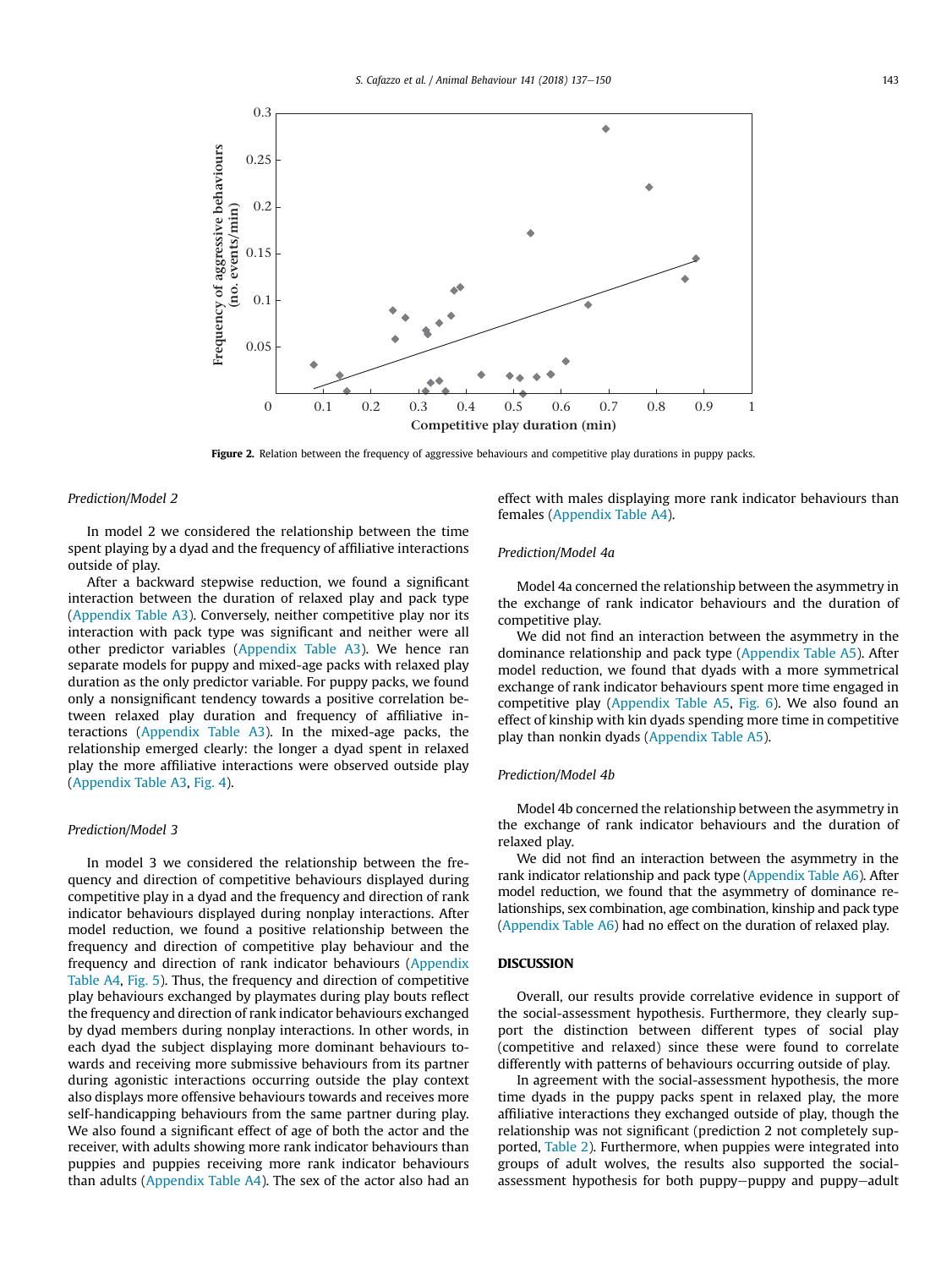

Figure 3. Relation between the frequency of aggressive behaviours and both (a) competitive and (b) relaxed play durations in the mixed-age packs.



Figure 4. Relation between the frequency of affiliative behaviours and relaxed play durations in the mixed-age packs.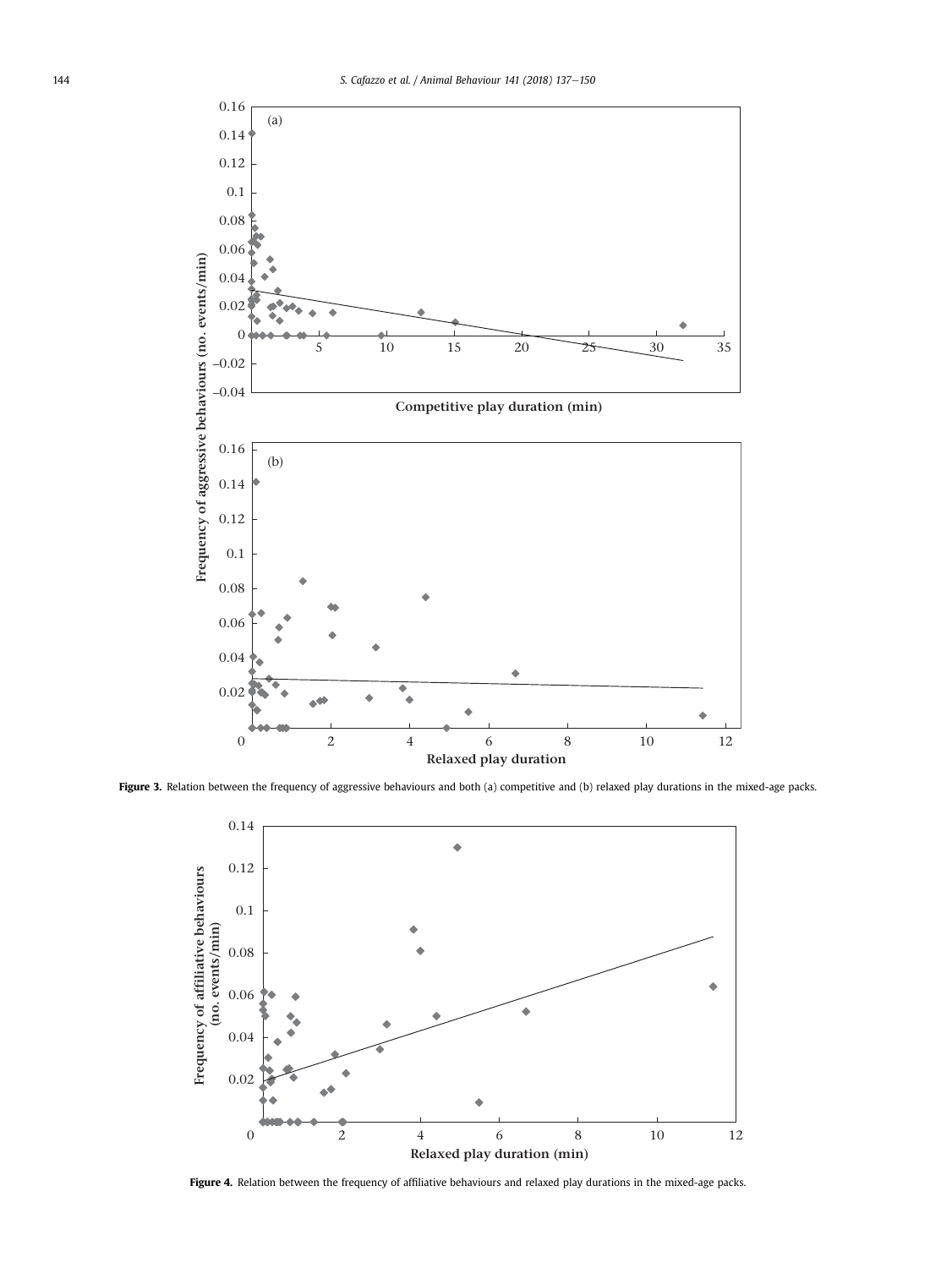

Figure 5. Relation between the frequency of rank indicator behaviours displayed outside the play context and the frequency of competitive behaviours displayed during play for all packs.



Figure 6. Relation between the dominance relationship asymmetry index and the duration of competitive play for all packs.

dyads. In fact, once in their final packs, dyads spending more time in both relaxed and competitive play showed fewer exchanges of aggressive behaviours (prediction 1 supported, Table 2), and dyads spending more time just in relaxed play also showed more frequent exchanges of affiliative behaviours (prediction 2 supported, Table 2). These results suggest that, regardless of the type of play, wolves play more when they have no issues with one another but playing in a relaxed way is mainly seen between individuals sharing good relationships. However, contrary to what we expected, in puppy packs the more time each dyad spent in competitive play, the more aggressive interactions were exchanged outside of play (prediction 1 not supported, Table 2). This positive

correlation between competitive play and aggressive behaviours found in puppy packs may be because, whereas clear dominance relationships emerged in the mixed-age packs, in puppy packs these relationships were still rather undefined suggesting that a clear hierarchy was not yet fully established (Essler et al., 2016). Indeed, it may be argued that it is only after the establishment of clear dominance relationships that play can modulate aggression by strengthening social affiliative bonds and help to reduce the frequency of aggressive interactions (as found in spotted hyaenas; Drea et al., 1996). Accordingly, in the mixed-age packs, where the hierarchy was clear, we found a positive correlation between relaxed play duration and the frequency of affiliative interactions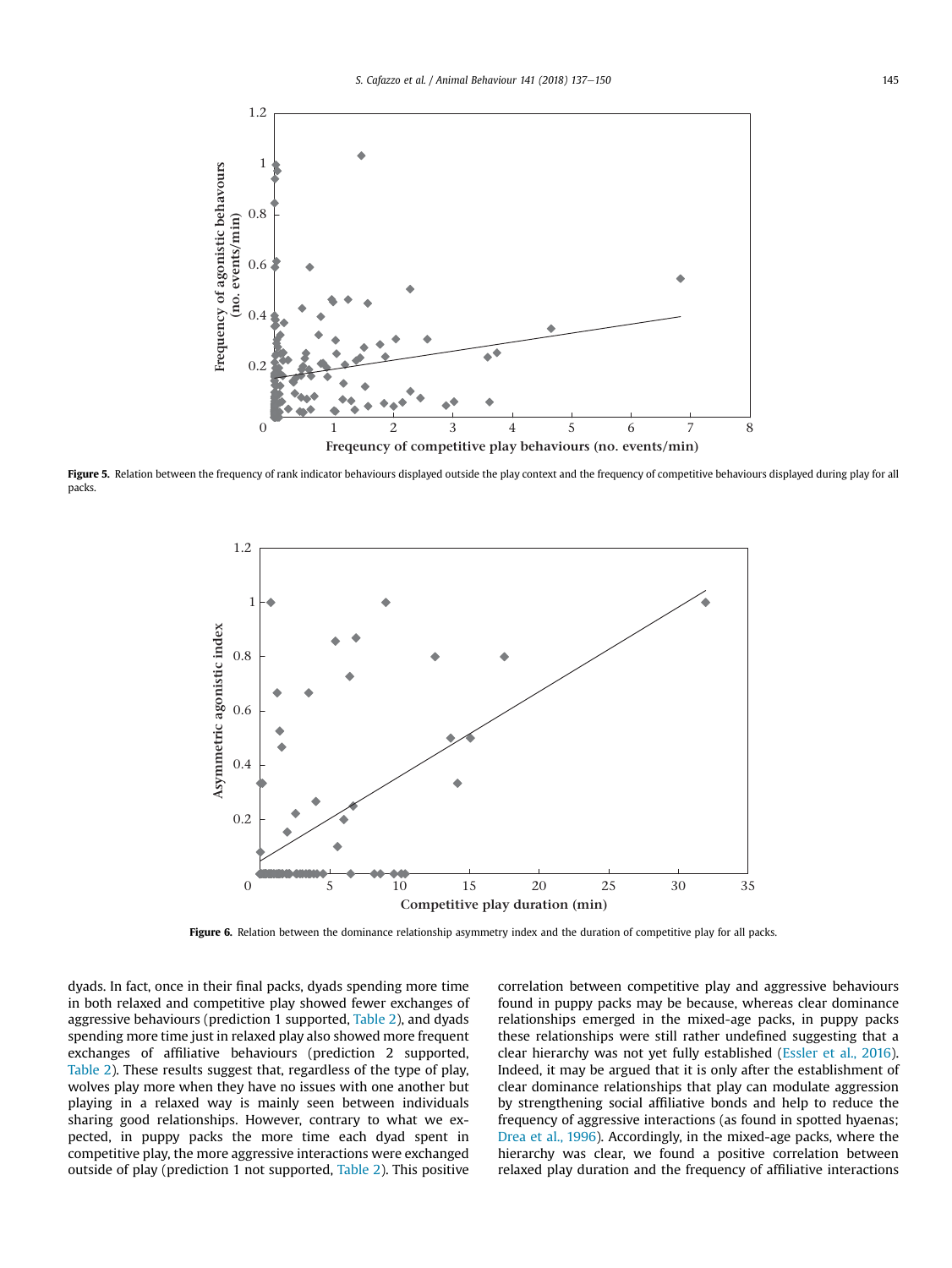(Fig. 4) and a negative correlation between both relaxed and competitive play duration and the frequency of aggressive interactions (Fig. 3). From this perspective, play in wolves may help juveniles establish close social bonds with their pack members, allowing for future cooperative interactions in hunting, territorial defence and pup rearing.

Taken together, these results suggest, first, that the correlation between play behaviours and social relationships may change according to the social environment (puppy packs versus mixed-age packs); second, they reveal how different types of play, that is, playing in a competitive or relaxed way, may be related to different social relationships.

Our findings are in contrast with previous results on adult wolves: Cordoni (2009) found that there was no relationship between play frequency and affiliative relationships and level of aggression. However, there were several methodological differences between the studies. First, our analyses concerned puppy-puppy and puppy-adult dyads in several packs, whereas Cordoni (2009) analysed a single pack of adult wolves; second, our packs were composed of related and unrelated individuals, while Cordoni's pack was a disrupted family (sensu Packard, 2003), in which the alpha female was missing. Furthermore, instead of frequencies, we analysed play durations, taking into consideration two different types of play (competitive and relaxed play). Finally, we assessed the affiliative relationship based on the exchange of several affiliative behavioural patterns (see Appendix Table A1), while Cordoni (2009) based this measure on body contact and agonistic support frequencies. Although all these factors (particularly age group differences) may have played a role in the differences observed between studies, it is of particular interest that the distinction of different types of play allowed us to detect a relationship with other social variables (i.e. aggression and affiliation) that would not have emerged had we considered play as a unified behavioural category. Therefore, these results highlight the importance of investigating play function in different periods of ontogeny (i.e. during immature and adult phases), taking the different types of play and social relationships into account.

Predictions relating to the dominance assessment hypothesis (predictions 3 and 4, Table 2) were also supported by our results. First, the direction and frequency of competitive play behaviours displayed in each dyad clearly reflected the frequency and direction of rank indicator behaviours (i.e. dominance behaviours displayed plus submissive behaviours received) occurring outside the play context (prediction 3 supported, Table 2), and this was the case in both puppy and mixed-age packs. The frequency and direction of rank indicator behaviours have been used to assess dominance relationships in our packs (Essler et al., 2016). Hence, dominance relationships were reflected and not reversed during play as has previously been found in primates (Pereira, 1993; Paquette, 1994). Second, we found that, regardless of group composition, dyads with a more symmetric exchange of rank indicator behaviours, thus with a less clear dominance relationship, spent more time playing in a competitive way (prediction 4a supported but not prediction 4b, Table 2) suggesting that they might be using play to help them clarify their dominance relationship. Based on these results, we suggest that play in wolves may be used to establish and maintain dominance relationships as suggested for a number of other species (humans: Smith & Boulton, 1990; Pellegrini, 1995; primates: Paquette, 1994; Palagi, 2006; rats: Smith, Fantella, & Pellis, 1999; canids: Scott & Fuller, 1965; Bekoff, 1972; Meyer & Weber, 1996; but see Pellis et al., 1993). Note that in our packs, puppy-puppy dyads did play more equally than puppy-adult dyads (Essler et al., 2016). Therefore, our current results indicate that the asymmetric competitive play relationships of puppy-adult dyads as well as the symmetric competitive play relationships of puppy-puppy dyads are both mirrored within the agonistic context.

Our finding that wolves spent longer playing with partners with whom they need to clarify their dominance relationship is in accordance with Cordoni's (2009) result that, in adult wolves, rank distance between conspecifics was negatively correlated with play distribution. This was interpreted as an indication that by playing with conspecifics closest in rank position, wolves may test each other to acquire information about the skills of potential competitors and gain hierarchical advantage over them. In line with that, we found that siblings, which were in most cases close to each other in rank, spent more time engaged in competitive play. Although we cannot conclusively establish the causal link between play and dominance, taken together our results show the existence of clear relationships between these variables, with the same dominance relationship being reflected within and outside play.

In the current study, we found no sex differences in either competitive or relaxed play (see models 4a and 4b) probably because in wolf society, as in other canid species, males and females share similar roles and behavioural repertoires (e.g. Mech, 1995; Mech, 1999; Mech, Wolf, & Packard, 1999; Packard, Mech, & Ream, 1992; Peterson, Jacobs, Drummer, Mech, & Smith, 2002). In line with this, the absence of sexual dimorphism in play has also been found in other studies of several canid species (e.g. Bekoff, 1974; Biben, 1983; Cordoni, 2009).

Overall, our results support most of the predictions generated from the social-assessment hypothesis, which includes and reconciles both the social-bonding and the dominance assessment hypotheses. Therefore, playful activity in wolves may have an important role in social assessment as has been observed in a number of other primate and nonprimate species (e.g. Pellis  $\&$ Iwaniuk, 1999, 2000a, 2000b; Drea et al., 1996; Mancini & Palagi, 2009; Palagi, 2006; Palagi, Cordoni, & Borgognini Tarli, 2004). Nevertheless, although in children more relaxed and noncompetitive play interactions have received considerable attention (e.g. Pellegrini, 2011), most of the previous studies on nonhuman animals have focused on the analysis of just competitive play (often referred to as 'play fighting' or 'rough-and-tumble play'). Only a few studies on bonobos and chimpanzees, *Pan troglodytes*, have investigated the differences between competitive and relaxed play (referred to as 'gentle play', see e.g. Paquette, 1994; Palagi, 2006; Palagi & Paoli, 2007), but just in terms of differences in the frequency of occurrence in relation to the sex of playmates. To our knowledge, no previous study has analysed the relationship between these two different types of social play and social interactions characterizing the dyad's relationship outside of play. Indeed, our results support the distinction between these two types of social play since both competitive and relaxed play duration was correlated with the frequency of aggressive interactions, while only relaxed play duration was correlated with the frequency of affiliative interactions. Also, competitive play duration, but not relaxed play duration, was related to the asymmetry of dominance relationships. Nevertheless, although we analysed two distinctive forms of social play, we cannot exclude the possibility that these are not distinct forms of play but are part of a continuum from one form to the other. In other words, the intensity of social play may vary along a gradient, with 'relaxed' play at one extreme and 'competitive' play at the other, as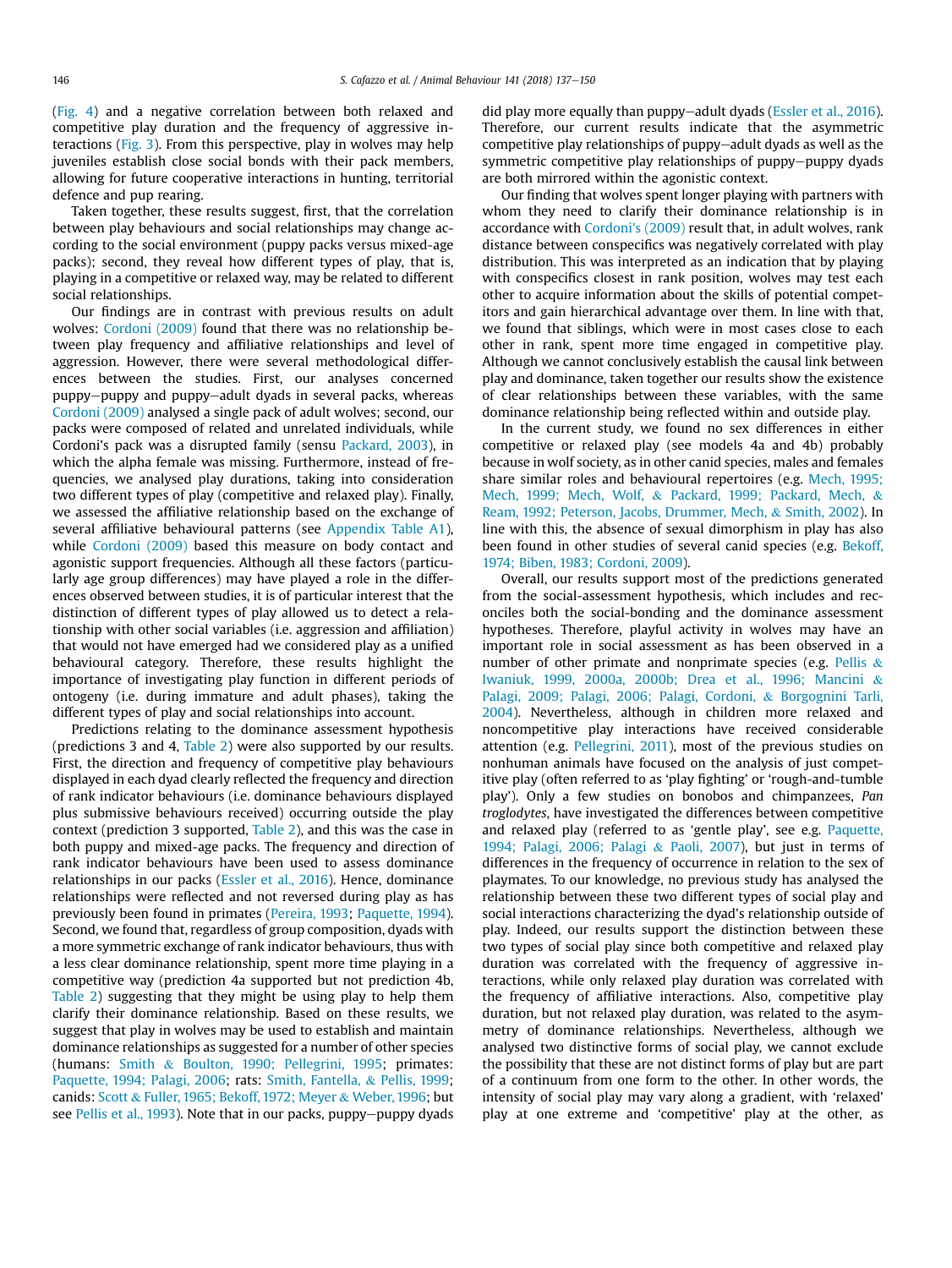suggested in other studies (e.g. Pellis, 1981). Whether relaxed and competitive play encounters are effectively different in their form or degree may be particularly relevant for the study of the mechanisms of social play (see for example Vanderschuren, Acterberg, & Trezza, 2016). However, from a functional perspective, the difference we found between relaxed and competitive play suggests that they have different functions in the social life of wolves and highlights the need to consider play in its different components rather than just a unitary concept.

#### Acknowledgments

The Wolf Science Center was established by Zsófia Virányi, Kurt Kotrschal and Friederike Range and we thank all the helpers who made this possible hence indirectly supporting this research. We thank Stefanie Heufelder, Anais Racca and Balint Pataky, who recorded the videos, Theresa Schmidjell for coding videos, Marianne Heberlein for the statistical support, the Wolf Science Center staff for hand rearing of pups and many students and volunteers for their devotion and assistance. We further thank the Game Park Ernstbrunn for hosting the Wolf Science Center. Finally, we also thank the two anonymous referees and the editor whose suggestions greatly improved the manuscript. S.C. was supported by the Austrian Science Funds ((https://www.fwf.ac.at/en/) project BM1400-B19. S.C., J.L.E. and S.M.P were supported by funding to F.R. from the European Research Council under the European Union's Seventh Framework Program (https://ec.europa.eu/research/fp7/ index\_en.cfm) by ERC Grant Agreement n. [311870]. Z.V. was supported by the Wiener Wissenschafts-Forschungs- und Technologiefonds (http://www.wwtf.at/) project CS11-026. We also thank many private sponsors including Royal Canin for financial support. The funders had no role in study design, data collection and analysis, decision to publish or preparation of the manuscript.

#### References

- Altmann, J. (1974). Observational study of behaviour sampling methods. *Behaviour,* 49, 227<sup>-265</sup>.
- Bakeman, R., & Gottman, J. M. (1986). *Observing interaction. An introduction to sequential analysis*. Cambridge, U.K: Cambridge University Press.
- Bates, D., Maechler, M., Bolker, B., & Walker, S. (2015). Fitting linear mixed-effects models using lme4. *Journal of Statistical Software*, 67(1), 1-48. https://doi.org/ 10.18637/jss.v067.i01.
- Bateson, P., & Young, M. (1981). Separation from the mother and the development of play in cats. *Animal Behaviour*, 29, 173-180.
- Bauer, E. B., & Smuts, B. B. (2007). Cooperation and competition during dyadic play in domestic dogs, *Canis familiaris*. *Animal Behaviour*, 73(3), 489-499. https:// doi.org/10.1016/j.anbehav.2006.09.006.
- Bekoff, M. (1972). Development of social interaction, play, and metacommunication in mammals: An ethological perspective. *Quarterly Review of Biology, 47*,  $412 - 434$
- Bekoff, M. (1974). Social play in coyotes, wolves, and dogs. *BioScience, 24*(4), 225-230. https://doi.org/10.2307/1296803.
- Bekoff, M. (1977a). Social communication in canids: Evidence for the evolution of a stereotyped mammalian display. *Science*, 197, 1097-1099.
- Bekoff, M. (1977b). Mammalian dispersal and ontogeny of individual behavioural phenotypes. *American Naturalist, 111, 715-732.*
- Bekoff, M. (1995). Play signals as punctuation: The structure of social play in canids. Behaviour, 132(5), 419-429. https://doi.org/10.1163/156853995x00649.
- Bekoff, M. (2001). Social play behavior: Cooperation, fairness, trust, and the evolution of morality. *Journal of Consciousness Studies*, 8(12), 81–90.<br>Berman, M. C. (2004). Developmental aspects in kin bias in behaviour. In B. Chapais,
- & C. M. Berman (Eds.), *Kinship and behaviour in primates* (pp. 317-346). Oxford, U.K.: Oxford University Press.
- Bernal, J. F., & Packard, J. M. (1997). Differences in winter activity, courtship, and social behaviour of two captive family groups of Mexican wolves (*Canis lupus baileyi*). *Zoo Bioliogy*, 16, 435-443.
- Biben, M. (1983). Comparative ontogeny of social behaviour in three South American canids, the maned wolf, crab-eating fox and bush dog: Implications for sociality. *Animal Behaviour*, 31, 814-826.
- Biben, M. (1986). Individual-related and sex-related strategies of wrestling play in captive squirrel monkeys. *Ethology*, 71, 229–241.
- Blumstein, D. T., Chung, L. K., & Smith, J. E. (2013). Early play may predict later dominance relationships in yellow-bellied marmots (*Marmota* fl*aviventris*). *Proceeding of the Royal Society of London B, 280*, 20130485. https://doi.org/ 10.1098/rspb.2013.0485.
- Breuggeman, J. A. (1978). The function of adult play in free-ranging Macaca mulatta. In E. O. Smith (Ed.), *Social play in primates* (pp. 169-191). New York, NY: Academic Press.
- Brown, S. G. (1988). Play behavior in lowland gorillas: Age differences, sex differences, and possible functions. *Primates*, 29, 219-228.
- Bugnyar, T., Schwab, C., Schloegl, C., Kotrschal, K., & Heinrich, B. (2007). Ravens judge competitors through experience with play caching. *Current Biology, 17*,  $1 - 5$ .
- Burghardt, G. M. (2005). *The genesis of animal play. Testing the limits*. Cambridge, MA: MIT Press.
- Cassidy, K. A., MacNulty, D. R., Stahler, D. R., Smith, D. W., & Mech, L. D. (2015). Group composition effects on aggressive interpack interactions of gray wolves in Yellowstone National Park. *Behavioral Ecology, 26, 1352-1360.*
- Cassidy, K. A., & McIntyre, R. T. (2016). Do gray wolves (*Canis lupus*) support pack mates during aggressive inter-pack interactions? *Animal Cognition*, 1–9. https:// doi.org/10.1007/s10071-016-0994-1.
- Cipponeri, T., & Verrell, P. (2003). An uneasy alliance: Unequal distribution of affiliative interactions among members of a captive wolf pack. *Canadian Journal of Zoology, 81, 1763-1766.*
- Cohen, J. (1960). A coefficient of agreement for nominal scales. *Educational and Psychological Measurement, 20(1), 37-46.*
- Cohen, D. (2006). *The development of play* (3rd ed.). New York, NY: Routledge.
- Cordoni, G. (2009). Social play in captive wolves (*Canis lupus*): Not only an immature affair. *Behaviour*, 146(10), 1363-1385. https://doi.org/10.1163/ 156853909X427722.
- Dolhinow, P. (1999). Play: A critical process in the developmental system. In P. Dolhinow, & A. Fuentes (Eds.), *The nonhuman primates* (pp. 231-236). Mountain View, CA: Mayfield.
- Drea, C. M., Hawk, J. E., & Glickman, S. E. (1996). Aggression decreases as play emerges in infant spotted hyaenas: Preparation for joining the clan. *Animal Behaviour, 51, 1323-1336.*
- Dugatkin, L. A., & Bekoff, M. (2003). Play and the evolution of fairness: A game theory model. *Behavioural Processes*, 60, 209-214.
- Engqvist, L. (2005). The mistreatment of covariate interaction terms in linear model analyses of behavioural and evolutionary ecology studies. *Animal Behaviour, 70*, 967-971. https://doi.org/10.1016/j.anbehav.2005.01.016.
- Essler, J. L., Cafazzo, S., Marshall-Pescini, S., Virányi, Z., Kotrschal, K., & Range, F. (2016). Play behavior in wolves: Using the '50:50' rule to test for egalitarian play styles. *PLoS One, 11*(5), e0154150. https://doi.org/10.1371/journal.pone.0154150.
- Fagen, R. (1981). *Animal play behavior*. New York, NY: Oxford University Press.
- Foroud, A., & Pellis, S. M. (2002). The development of 'anchoring' in the play fighting of rats: Evidence for an adaptive age-reversal in the juvenile phase. *International Journal of Comparative Psychology, 15, 11-20.*
- Ghiselin, M. T. (1982). On the evolution of play by means of artificial selection.<br>Behavioral and Brain Sciences, 5, 165. https://doi.org/10.1017/ *Behavioral and Brain Sciences, 5*, 165. https://doi.org/10.1017/ S0140525X00011043.
- Glick, B. B., Eaton, G. G., Johnson, D. F., & Worlein, J. (1986). Development of partner preferences in Japanese macaques (*Macaca fuscata*): Effects of gender and kinship during the second year of life. *International Journal of Primatology, 7*, 467-479.
- Gomendio, M. (1988). The development of different types of play in gazelles: Implications for the nature and functions of play. *Animal Behaviour*, 36, 825-836.
- Grafen, A., & Hails, R. (2002). *Modern Statistics for the Life Sciences*. Oxford, U.K.: Oxford University Press.
- Heufelder, S. (2010). *Social play in captive timber wolves (*Canis lupus occidentalis*): possible functions and links to social relationship* (master's thesis). Munich, Germany: Technical University of Munich.
- van Hooff, J. A. R. A. M., & Wensing, J. A. B. (1987). Dominance and its behavioral measures in a captive wolf pack. In H. Frank (Ed.), *Man and wolf: Advances, is*sues, and problems in captive wolf research (pp. 219-252). Dordrecht, The Netherlands: Junk.
- Kuznetsova, A., Brockhoff, P. B., & Christensen, R. H. B. (2016). *lmerTest: Tests in linear mixed effects models. R package version 2.0-32*. https://CRAN.R-project.org/ package=lmerTest.
- MacNulty, D. R., Smith, D. W., Mech, L. D., Vucetich, J. A., & Packer, C. (2011). Nonlinear effects of group size on the success of wolves hunting elk. *Behavioral Ecology, 23*(1), 75-82. https://doi.org/10.1093/beheco/arr159.
- Maestripieri, D., & Ross, S. R. (2004). Sex differences in play among western lowland gorilla (*Gorilla gorilla gorilla*) infants: Implications for adult behavior and social structure. *American Journal of Primatology, 123, 52-61.*
- Mancini, G., & Palagi, E. (2009). Play and social dynamics in a captive herd of gelada baboons (*Theropithecus gelada*). *Behavioral Processes, 82, 286-292.*
- Martin, P., & Caro, T. M. (1985). On the functions of play and its role in behavioural development. *Advances in the Study of Behavior*, 15, 59-103.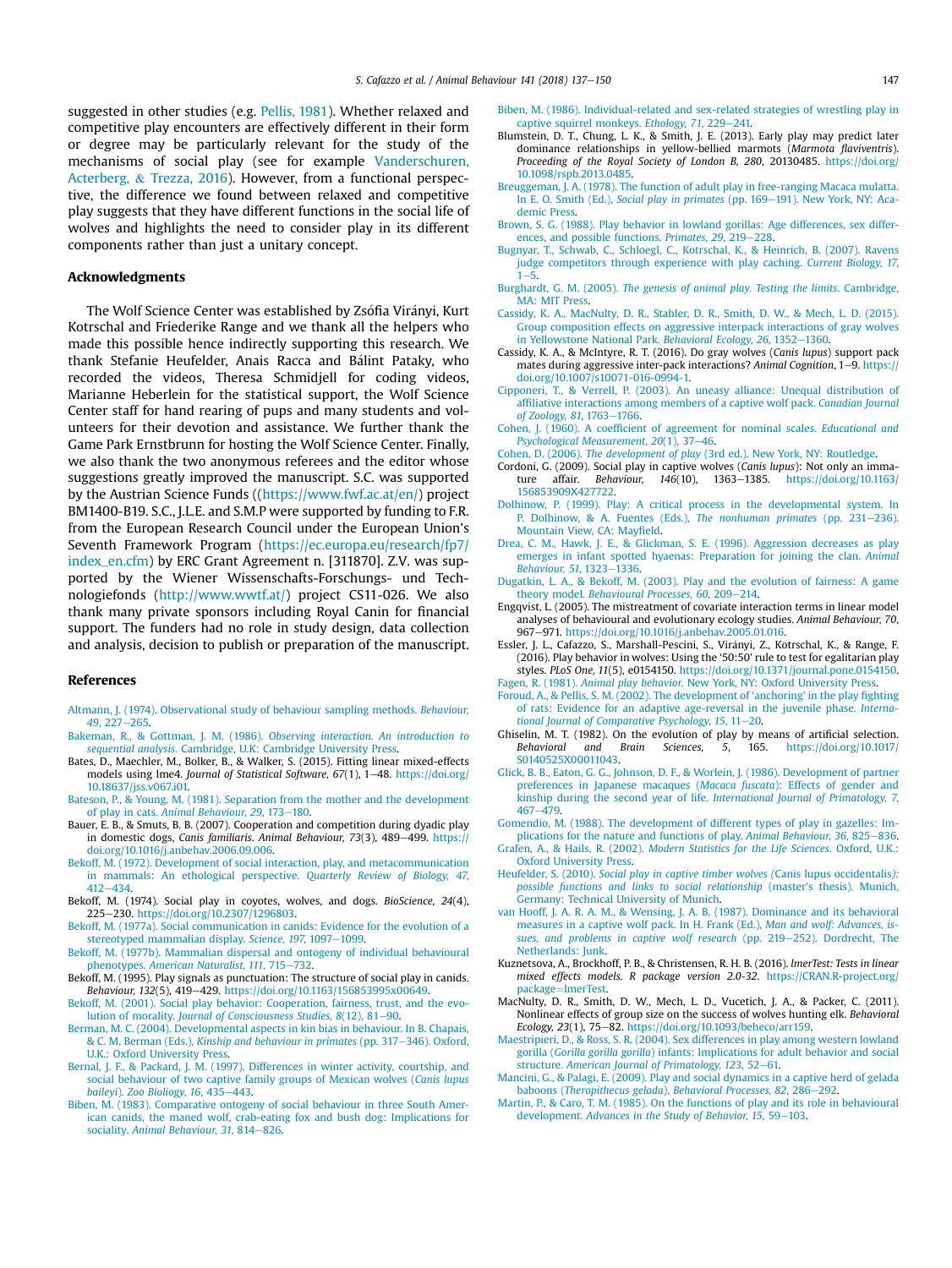- Mech, L. D. (1970). *The wolf: the ecology and behaviour of an endangered species*. New York, NY: Doubleday.
- Mech, L. D. (1995). Summer movements and behaviour of an arctic wolf, *Canis lupus*, pack without pups. *Canadian Field-naturalist*, 109, 473-475.
- Mech, L. D. (1999). Alpha status, dominance, and division of labor in wolf packs. *Canadian Journal of Zoology, 77, 1196–1203.*
- Mech, L. D., & Boitani, L. (2003). *Wolves: behaviour, ecology, and conservation*. Chicago, IL: University of Chicago Press.
- Mech, L. D., Wolf, P. C., & Packard, J. M. (1999). Regurgitative food transfer among wild wolves. *Canadian Journal of Zoology*, 77, 1192-1195.
- Meyer, S., & Weber, J. (1996). Ontogeny of dominance in free-living foxes. *Ethology, 102*, 1008-1019.
- Miller, M. N., & Byers, J. A. (1998). Sparring as play in young pronghorn males. In M. Bekoff, & J. A. Byers (Eds.), *Animal play: evolutionary, comparative, and ecological perspectives* (pp. 141-160). Cambridge, U.K.: Cambridge University Press.
- Mitani, J. C. (2009). Male chimpanzees enduring and equitable social bonds. *Animal Behaviour, 77, 633-640.*
- O'Meara, B. C., Graham, K. L., Pellis, S. M., & Burghardt, G. M. (2015). Evolutionary models for the retention of adult-adult social play in primates: The roles of diet and other factors associated with resource acquisition. *Adaptive Behavior, 23*(6),  $381 - 391$
- Packard, J. M. (2003). Wolf behaviour: Reproductive, social, and intelligent. In L. D. Mech, & L. Boitani (Eds.), *Wolves: behavior, ecology, and conservation* (pp. 35-65). Chicago, IL: University of Chicago Press.
- Packard, J. M. (2012). Wolf social intelligence. In A. P. Maia, & H. F. Crussi (Eds.), *Wolves: Biology, behavior and conservation* (pp. 1-47). Hauppauge, NY: Nova Science Publisher.
- Packard, J. M., Mech, L. D., & Ream, R. R. (1992). Weaning in an arctic wolf pack: Behavioural mechanisms. *Canadian Journal of Zoology, 70*, 1269-1275.
- Pal, S. K. (2010). Play behavior during early ontogeny in free-ranging dogs (*Canis* familiaris). *Applied Animal Behaviour Science, 126, 140-153*.
- Palagi, E. (2006). Social play in bonobos (*Pan paniscus*) and chimpanzees (*Pan troglodytes*): Implications for natural social systems and interindividual relationships. American Journal of Physical Anthropology, 129, 418-426.
- Palagi, E. (2011). Playing at every age: Modalities and potential functions in nonhuman primates. In A. D. Pellegrini (Ed.), *Oxford handbook of the development* of play (pp. 70-82). Oxford, U.K.: Oxford University Press.
- Palagi, E., Antonacci, D., & Cordoni, G. (2007). Fine-tuning of social play in juvenile lowland gorillas (*Gorilla gorilla gorilla*). *Developmental Psychobiology, 49*, 433-445
- Palagi, E., Cordoni, G., & Borgognini Tarli, S. (2004). Immediate and delayed benefits of play behaviour: New evidence from chimpanzees (*Pan troglodytes*). *Ethology, 110*, 949-962.
- Palagi, E., & Paoli, T. (2007). Play in adult bonobos (*Pan paniscus*): Modality and potential meaning. *American Journal of Physical Anthropology, 134, 219-225.*
- Paquette, D. (1994). Fighting and playfighting in captive adolescent chimpanzees. *Aggressive Behavior, 20, 49-65.*
- Pellegrini, A. D. (1995). A longitudinal study of boy's rough-and-tumble play and dominance during early adolescence. *Journal of Applied Developmental Psychology, 16, 77-93.*
- Pellegrini, A. D. (2011). *The Oxford handbook of the development of play*. Oxford, U.K.: Oxford University Press.
- Pellis, S. M. (1981). A description of social play by the Australian magpie *Gymnorhina tibicen* based on Eshkol-Wachman notation. *Bird Behavior*, 3, 61-79.
- Pellis, S. M. (2002). Keeping in touch: Play fighting and social knowledge. In M. Bekoff, C. Allen, & G. M. Burghardt (Eds.), *The cognitive animal: Empirical and theoretical perspectives on animal cognition* (pp. 421-427). Cambridge, MA: MIT Press.
- Pellis, S. M., Burghardt, G. M., Palagi, E., & Mangel, M. (2015). Modeling play: Distinguishing between origins and current functions. *Adaptive Behavior*,  $1 - 9$
- Pellis, S. M., Field, E. F., Smith, L. K., & Pellis, V. C. (1997). Multiple differences in the play fighting of male and female rats. Implications for the causes and functions of play. *Neuroscience* & *Biobehavioral Review, 21, 105-120. https://doi.org/* 10.1016/0149-7634(95)00060-7.
- Pellis, S. M., & Iwaniuk, A. N. (1999). The problem of adult play: A comparative analysis of play and courtship in primates. *Ethology*, 105, 783-806.
- Pellis, S. M., & Iwaniuk, A. N. (2000a). Comparative analyses of the role of postnatal development on the expression of play fighting. *Developmental Psychobiology,* 36, 136-147.
- Pellis, S. M., & Iwaniuk, A. N. (2000b). Adult-adult play in primates: Comparative analyses of its origin, distribution and evolution. *Ethology*, 106, 1083-1104.
- Pellis, S. M., Pellis, V. C., & Bell, H. C. (2010). The function of play in the development of the social Brain. *American Journal of Play*, 278-296.
- Pellis, S. M., Pellis, V. C., & McKenna, M. M. (1993). Some subordinates are more equal than others: Play fighting amongst adult subordinate male rats. *Aggressive Behavior, 19, 385-393.*
- Pellis, S. M., Pellis, V. C., & Reinhart, C. J. (2010). The evolution of social play. In C. M. Worthman, P. M. Plotsky, D. S. Schechter, & C. A. Cummings (Eds.), *Formative experiences: The interaction of caregiving, culture, and developmental psychobiology* (pp. 404–431). New York, NY: Cambridge University Press.
- Pellis, S. M., Pellis, V. C., & Whishaw, I. Q. (1992). The role of the cortex in the play fighting by rats: Developmental and evolutionary implications. *Brain, Behavior and Evolution, 39, 270-284.*
- Pereira, M. E. (1984). *Age changes and sex differences in the social behavior of juvenile yellow baboons (*Papio cynocephalus*)* (Doctoral dissertation). Chicago, IL: University of Chicago.
- Pereira, M. E. (1993). Agonistic interactions, dominance relation, and ontogenetic trajectories in ring-tailed lemurs. In M. E. Pereira, & L. A. Fairbanks (Eds.), *Juvenile Primates: Life History, Development, and Behavior* (pp. 285-305). New York, NY: Oxford University Press.
- Peterson, R. O., Jacobs, A. K., Drummer, T. D., Mech, L. D., & Smith, D. W. (2002). Leadership behaviour in relation to dominance and reproductive status in grey wolves, *Canis lupus*. *Canadian Journal of Zoology, 80, 1405-1412*.
- Petit, O., Bertrand, F., & Thierry, B. (2008). Social play in crested and Japanese macaques: Testing the covariation hypothesis. *Developmental Psychobiology, 50*, 399-407.
- Pinheiro, J., Bates, D., DebRoy, S., Sarkar, D., & R Core Team. (2016). *nlme: Linear and nonlinear mixed effects models. R package version 3.1-128*. http://CRAN.R-project.  $ore/package = n$ lme
- Poirier, F. E., Bellisari, A., & Haines, L. (1978). Functions of primate play behavior. In E. O. Smith (Ed.), *Social play in primates* (pp. 143-168). New York, NY: Academic Press.
- Range, F., & Viranyi, Z. (2013). Social learning from humans or conspecifics: Differences and similarities between wolves and dogs. *Frontiers in Psychology, 4*, 1-10. https://doi.org/10.3389/fpsyg.2013.00868.
- Range, F., & Virányi, Z. (2014). Wolves are better imitators of conspecifics than dogs. *PLoS One, 9*(1), e86559. https://doi.org/10.1371/journal.pone.0086559.
- Reinhart, C., Pellis, V. C., Thierry, B., Gauthier, C., VanderLaan, D. P., Vasey, P. L., et al. (2010). Targets and tactics of play fighting: Competitive versus cooperative styles of play in Japanese and Tonkean macaques. *International Journal of Comparative Psychology, 23, 166-200.*
- Scott, J. P., & Fuller, J. L. (1965). *Genetics and the social behavior of the dog*. Chicago, IL: University of Chicago Press.
- Sharpe, L. L. (2005a). Play does not enhance social cohesion in a cooperative mammal. *Animal Behaviour*, 70, 551-558.
- Sharpe, L. L. (2005b). Play fighting does not affect subsequent fighting success in wild meerkats. Animal Behaviour, 69, 1023-1029. https://doi.org/10.1016/ j.anbehav.2004.07.013.
- Sharpe, L. L., & Cherry, M. I. (2003). Social play does not reduce aggression in wild meerkats. Animal Behaviour, 66, 989-997.
- Silk, J. B., Altmann, J., & Alberts, S. C. (2006). Social relationships among adult female baboons (*Papio cynocephalus*). Variation in the strengths of social bonds. Behavioral Ecology and Sociobiology, 61, 183-195.
- Smith, P. K., & Boulton, M. (1990). Rough-and-tumble play, aggression, and dominance: Perceptions and behavior in children's encounters. *Human Development,* 33, 271-282
- Smith, L. K., Fantella, S. L., & Pellis, S. M. (1999). Playful defensive responses in adult male rats depend upon the status of the unfamiliar opponent. *Aggressive* Behavior, 25, 141-152.
- Soderquist, T. R., & Serena, M. (2000). Juvenile behaviour and dispersal of chuditch (*Dasyurus geoffroii*) (Marusupialia: Dasyuridae). *Australian Journal of Zoology, 48*,  $551 - 560$ .
- Thompson, K. V. (1998). Self assessment in juvenile play. In M. Bekoff, & J. A. Byers (Eds.), *Animal play: Evolutionary, comparative, and ecological perspectives* (pp. 1143-1155). Cambridge, U.K: Cambridge University Press.
- Vanderschuren, L. J. M. J., Acterberg, E. J. M., & Trezza, V. (2016). The neurobiology of social play and its rewarding value in rats. *Neuroscience* & *Biobehavioral Review, 70*, 86-105.
- Venables, W. N., & Ripley, B. D. (2002). *Modern Applied Statistics with S* (4th ed.). New York, NY: Springer.
- de Vries, H. (1995). An improved test of linearity in dominance hierarchies containing unknown or tied relationships. Animal Behaviour, 50(5), 1375-1389. https://doi.org/10.1016/0003-3472(95)80053-0.
- Watson, D. M., & Croft, D. B. (1996). Age-related differences in play fighting strategies of captive male red-necked wallabies (*Macropus rufogriseus banksianus*). Ethology, 102(2), 336-346. https://doi.org/10.1111/j.1439-0310.1996.tb01129.x. Zimen, E. (1981). *The Wolf*. London, U.K.: Souvenir Press.
- Zimen, E. (1982). A wolf pack sociogram. In F. H. Harrington, & P. C. Paquet (Eds.), *Wolves of the world* (pp. 282-322). Park Ridge, NJ: Noyes.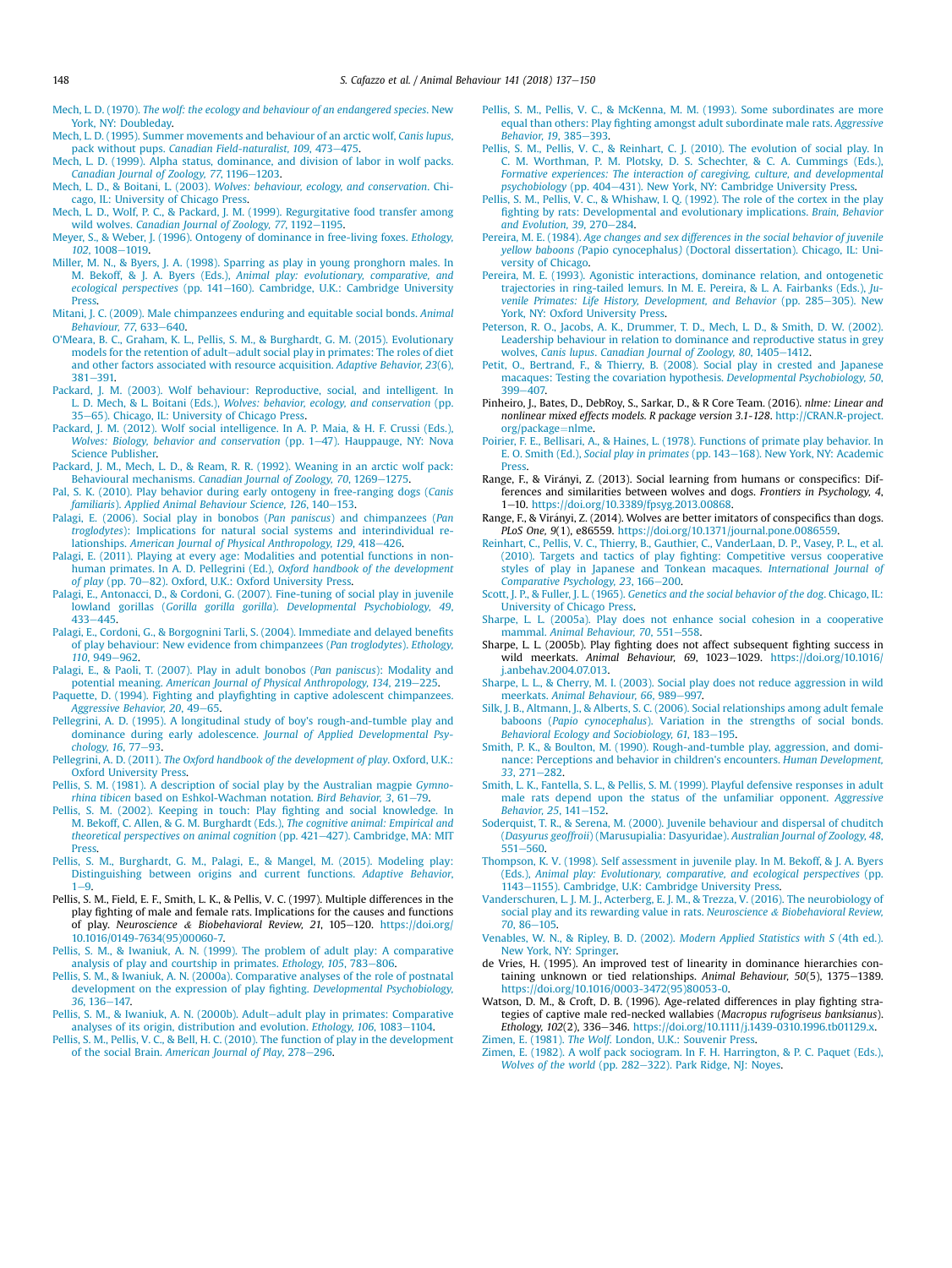# APPENDIX

Table A1

l,

Behaviours used to determine agonistic and affiliative relationships outside the play context

| Behaviour                        |                     | Definition                                                                                                                                                                                                                                      |
|----------------------------------|---------------------|-------------------------------------------------------------------------------------------------------------------------------------------------------------------------------------------------------------------------------------------------|
| <b>Rank indicator behaviours</b> |                     |                                                                                                                                                                                                                                                 |
| Dominant behaviours              |                     |                                                                                                                                                                                                                                                 |
|                                  | Stand tall          | A straightens up to full height, with a rigid posture and tail; may include raised hackles, ears erect and tail perpendicular<br>or above the back                                                                                              |
|                                  | Stand over          | A is standing over R's body, with all four paws on the ground, with the tail held high. R may have either the whole body<br>or just the forepaws under A's belly/side                                                                           |
|                                  | No-play paw on      | A places one or both forepaws on R's back; outside of the play context                                                                                                                                                                          |
|                                  | Ride up             | A mounts R from behind or from the side, exhibiting a thrusting motion                                                                                                                                                                          |
|                                  | Head on             | A approaches R's shoulder/back and puts its head on it. Formation usually looks like a capital 'T'                                                                                                                                              |
|                                  | No-play muzzle bite | A grabs the muzzle of R either softly or with enough pressure to make the other whimper; outside of the play context                                                                                                                            |
| Submissive behaviours            |                     |                                                                                                                                                                                                                                                 |
|                                  | Crouch              | A lowers the head, sometimes bending the legs, arching the back, lowering the tail between the hindlegs and avoiding<br>eye contact                                                                                                             |
|                                  | Passive submission  | A lies on its back showing its stomach and holding its tail between its legs. The ears are held back and close to the head<br>and A raises a hindleg for inguinal presentation                                                                  |
|                                  | Active submission   | A has its tail tucked between the hindlegs sometimes wagging it while in a crouched position (with hindquarters<br>lowered) and may attempt to paw and lick the side of R's muzzle. The behaviour may include urination                         |
|                                  | Withdrawing         | A withdraws from R moving away slowly in the opposite direction, displaying a submissive posture. It occurs when A has<br>been threatened or attacked by R, or a fight has taken place                                                          |
|                                  | Flee                | A runs away from R with tail tucked between the legs and body ducked. It occurs when A has been threatened or<br>attacked by R, or after a fight                                                                                                |
|                                  | Avoidance           | In response to R reducing the distance to it, A moves away displaying a submissive posture. A may also look at the<br>individual it is trying to avoid                                                                                          |
| <b>Aggressive behaviours</b>     |                     |                                                                                                                                                                                                                                                 |
|                                  | Threat              | A orients towards R performing one or more of the following behaviours: staring at, curling of the lips, baring of the<br>canines, raising the hackles, snarling, growling and barking, sometimes with the tail perpendicular or above the back |
|                                  | Attack              | A runs into or jumps onto R with tail, ears and sometimes hackles up, often with bites at the neck                                                                                                                                              |
|                                  | Knock down          | A strikes R sharply with the chest or shoulder so that R falls to the ground                                                                                                                                                                    |
|                                  | Pin                 | A grabs R at the neck or muzzle, forcing it down to the ground and holding it there                                                                                                                                                             |
|                                  | Fight               | A and R engage in reciprocal biting and aggressive physical contact                                                                                                                                                                             |
|                                  | Chase               | A runs after R, exhibiting threatening behaviours (see 'threat' above)                                                                                                                                                                          |
|                                  | Jaw spar            | A and R 'fencing' with open jaws                                                                                                                                                                                                                |
|                                  | Snapping            | A snaps its teeth into the air towards R                                                                                                                                                                                                        |
| <b>Affiliative behaviours</b>    |                     |                                                                                                                                                                                                                                                 |
|                                  | Grooming            | A nips, licks or scratches the fur or skin, occasionally the neck of R                                                                                                                                                                          |
|                                  | Lie friendly        | A lies on its back, tail-wags, sometimes kicking with the foreleg against R, often with open mouth                                                                                                                                              |
|                                  | Stand friendly      | A stands with tail perpendicular to or below the plane of the back, wagging it, ears pointed forwards, while R is                                                                                                                               |
|                                  |                     | approaching it or orienting/looking towards it                                                                                                                                                                                                  |
|                                  | Social sniff        | A sniffs R's body part except its anogenital area                                                                                                                                                                                               |
|                                  | Body rubbing        | A rubs its body against any part of R's body                                                                                                                                                                                                    |
|                                  | Body contact        | A stays (for at least 10 s) with at least part of its body in contact with R; both A and R have a relaxed position                                                                                                                              |

Adapted from the Wolf Science Center Social Behavior Ethogram. A: wolf performing the behaviour; R: wolf receiving the behaviour.

| Table A2 |  |
|----------|--|
|----------|--|

Outputs from the model 1 analysis

| Model                  | Variable                              | df | $\mathcal{V}^2$ | D        |
|------------------------|---------------------------------------|----|-----------------|----------|
| Full model             | Competitive play duration             |    | 2.18            | 0.14     |
|                        | Relaxed play duration                 |    | 0.04            | 0.83     |
|                        | Age combination                       |    | 2.13            | 0.14     |
|                        | Sex combination                       |    | 2.21            | 0.33     |
|                        | Kin relationship                      |    | 8.69            | 0.003    |
|                        | Competitive play duration * pack type |    | 20.40           | 6.29e-06 |
|                        | Relaxed play duration * pack type     |    | 7.06            | 0.007    |
|                        | Pack type                             |    | 20.40           | 2.29e-06 |
| Pack type: 'puppy'     | Competitive play duration             |    | 12.34           | 0.0004   |
|                        | Relaxed play duration                 |    | 0.28            | 0.60     |
|                        | Kin relationship                      |    | 9.28            | 0.002    |
| Pack type: 'mixed-age' | Competitive play duration             |    | 10.14           | 0.001    |
|                        | Relaxed play duration                 |    | 5.34            | 0.021    |

Generalized mixed-effect model (GLMM) with a Poisson distribution, with the 'frequency of aggressive behaviours' as the response variable (normalized by observation time by including the offset function in the model formula), and 'competitive play duration', 'relaxed play duration', 'age combination' (e.g. 'puppy-puppy' versus 'puppy-adult' dyads), 'sex combination' ('male-male', 'male-female', 'female-female' dyads) and 'kin relationship' ('kin' versus 'nonkin' dyads) as predictor variables. The interactions between both competitive and relaxed play durations and 'pack type' were included. Statistics are given for each variable when they were last in the model.